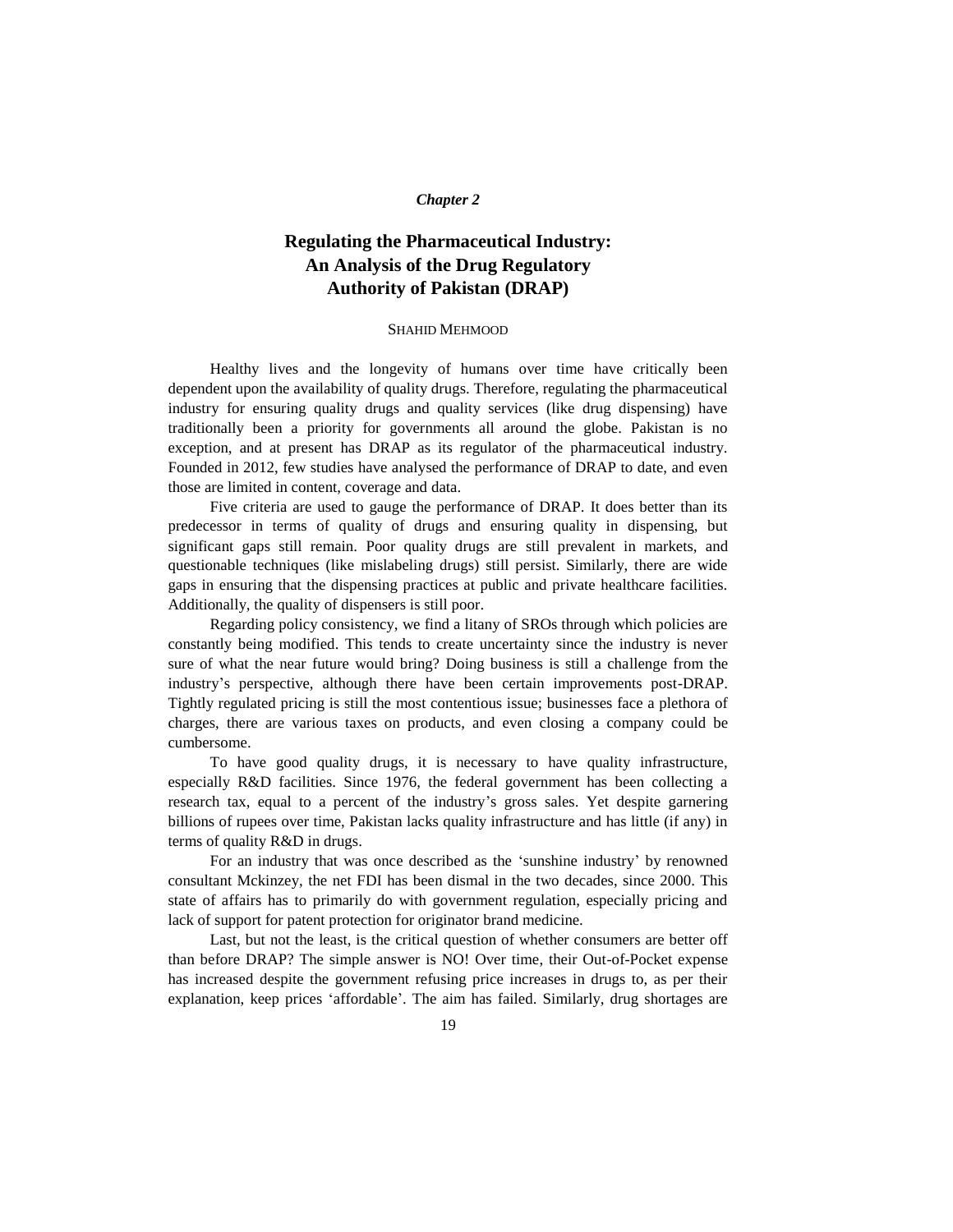still persistent and the short medicines have to either be imported or are found in the black market at astronomical prices. The quality of drug dispensers and healthcare providers still remains poor, and most pharmacies operate without a qualified pharmacist. In essence, consumers have not realised much (if any) increase in their utility after founding of DRAP.

In sum aggregate, DRAPs performance is better than its predecessor, but there are still significant gaps to be filled and significant challenges to be addressed.

#### **2.1. INTRODUCTION AND CONTEXT**

The Drug Regulatory Authority of Pakistan (DRAP) is the main regulator of the pharmaceutical industry in the country. Created in 2012 in the aftermath of deaths due to sub-standard medication at Lahore Institute of Cardiology, it was perceived as an autonomous body under the Federal Government's domain, as an autonomous arm of the Ministry of National Health Services Coordination and Regulation (MNHSCR). It succeeded the previous federal regulatory entity, the Drug Control Organisation (DCO), which worked under the now-defunct Ministry of Health. Although provinces have their drug regulatory authorities, their domain of influence and work pales in comparison to the extent of powers and regulatory roles conferred upon the DRAP. Except for distribution and sales, all other aspects related to drugs<sup>12</sup> (licensing, pricing, import, export, manufacturing, etc.) are dealt by the federal government. Post  $18<sup>th</sup>$  Amendment, there was a push towards devolving even these to the provinces but they, through the Council of Common Interest (CCI), agreed to let these be in federal government's regulatory realm.

The tasks to be performed under the DRAP Act 2012 are vast, diverse and challenging. It starts by emphasising the necessity of effectively coordinating and implementing provisions of the previous Act (the 1976 Act) and to harmonise interprovincial trade in therapeutic goods. The canvass of responsibilities gradually assumes a broader role, from import/export of drugs, storage and distribution issues, to coding and marketing practices and maintaining the quality of products (through Goods Manufacturing Practices or GMP). Suffice to say, the set of rules to govern the working of the pharmaceutical industry are immense in their aggregate.

An analysis of the regulatory performance is in the offing, given the challenging ground realities. The fact of the matter is that despite having over 700 pharmaceutical firms, Pakistan regularly experiences drug shortages, many of them categorised as 'critical' (or life-saving) drugs. More than 40 Multi-National Corporations (MNCs) worked in Pakistan, bringing with them reputation, experience and FDI. Barely 25 are left now, with several divesting away from manufacturing drugs to other products (like dry milk, baby food, etc.). In the throes of the Corona pandemic, we found that none of the pharmaceutical firms did any research on corona virus to try to manufacture corona vaccines. In fact, the industry does not manufacture a single vaccine! The critical shortages of life-saving drugs and the non-availability of vaccines puts lives in danger.

<sup>&</sup>lt;sup>12</sup>Although 'medicines' and 'drugs' are used interchangeably, 'drug' is the reference term for allopathic medicines. 'Medicines', in contrast, cover a wider range of products including homeopathic and ayurvedic medicines. For the proposed written piece, drugs will be used for allopathic medicines only.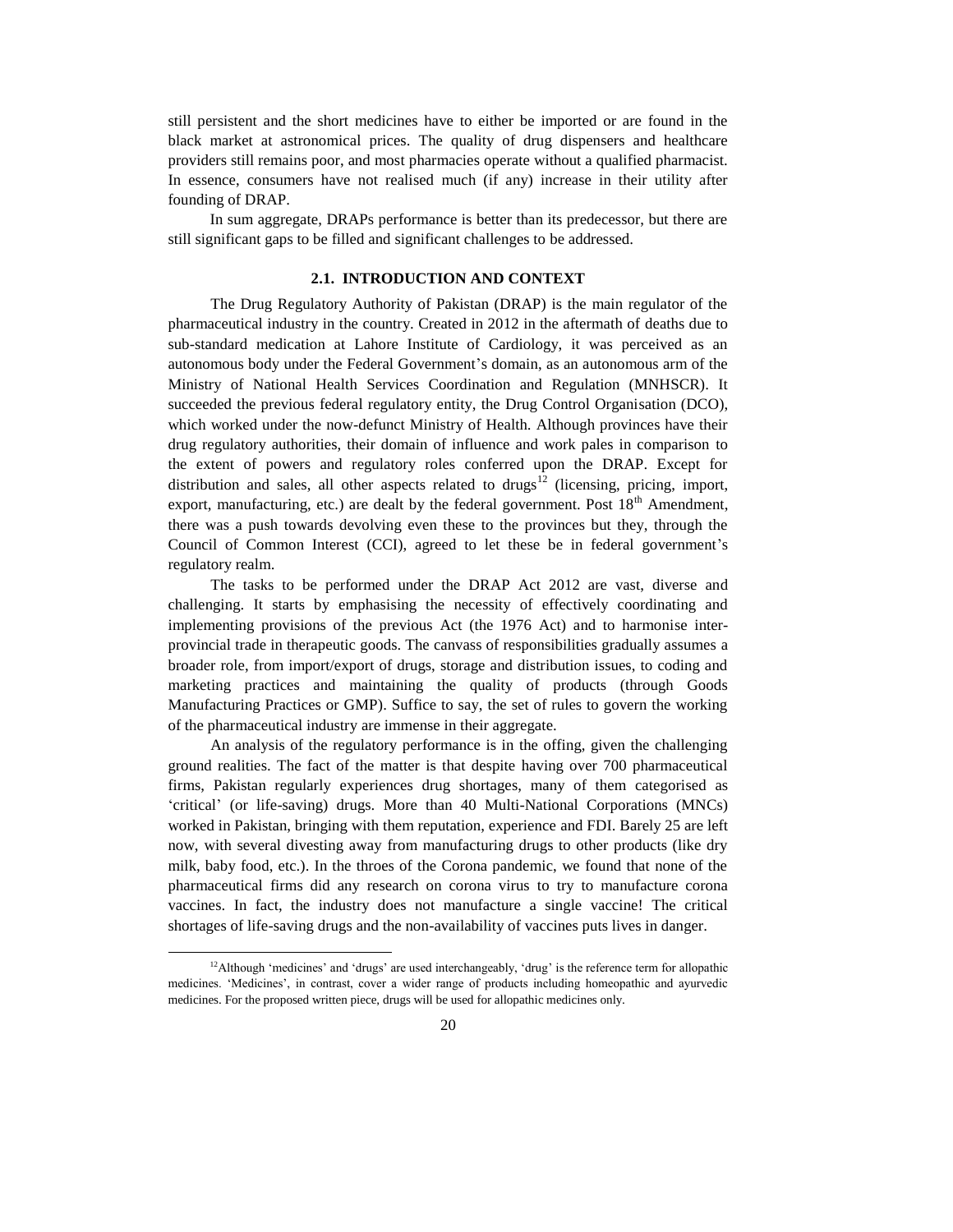The industry points towards regressive regulations, especially those concerning pricing, lack of quality control, extractive practices like CRF, etc., as the culprits in terms of the above- mentioned. It claims that adverse regulations and uncertainty have marred the efficiency of an industry that was once labelled as the 'sunshine' industry by McKinsey for its potential. They point to the increasing gap between imports and exports and other factors like dismal FDI numbers (between 2002-03 and 2019-20, the net FDI was only \$267 million) as outcomes of the adverse regulations and uncertainty created by the actions of the regulator and the government.

Given what DRAP has been tasked with under the DRAP Act, the central theme of this paper is to analyse its performance keeping these tasks in context, and gauge whether it has been effective in carrying out its responsibilities or not? Further, what has been the outcome of DRAP's actions on the industry, which has traditionally remained at loggerheads with DRAPs predecessor? The study aims to answer whether DRAPs arrival has changed the status quo and lessened the distrust between the industry and the regulator, whether regulations have helped the industry in any manner, or if things have barely changed compared to pre-DRAP days?

## **2.2. LITERATURE REVIEW**

When it comes to regulating the pharmaceutical industry and its outcomes, a wide gap exists between the narrative of the industry and the government (specifically the regulator). Credible studies analysing the performance of the regulator and the industry could have given the reader a true picture of where the reality lies? However, not many studies address these two competing narratives in one place. Rashid (2015) undertook an analysis of the DRAP based on policies related to three areas (industry regulation, encouragement of its development and ensuring availability of drugs). She opined that there were significant gaps in regulator's performance that were hampering the development of the industry. The second study that exclusively analysed DRAPs performance was Rasheed et al. (2019), specifically targeting quality of medicines as the central question of their research. They found significant gaps in terms of the regulator's performance and in terms of ensuring the recommended quality of medicines. They further propose improving the overall framework for ensuring quality, like increasing Good Manufacturing Practice Inspections (GMPI).

Mehmood  $(2018)^{13}$  attempts to compare these two competing narratives by analysing the issues plaguing both the regulator and the industry. He found that although the sector had issues to take care of (producers at lower tiers producing sub-standard medicines, etc.), the main issues hampering the efficient working and development of the industry were traced to how the industry had been regulated historically. Especially vexing was the issue of administered pricing that pushed producers to take specific actions (like putting a stop to the production of certain drugs) that had overall negative welfare repercussions.

The majority of the research on the pharmaceutical industry and public sector regulations usually address a single (or a few) criteria rather than taking a holistic picture. For instance, the aspect related to the shortage of drugs has been touched upon in various

<sup>&</sup>lt;sup>13</sup> 'Pharmaceutical Industry Report' (2018)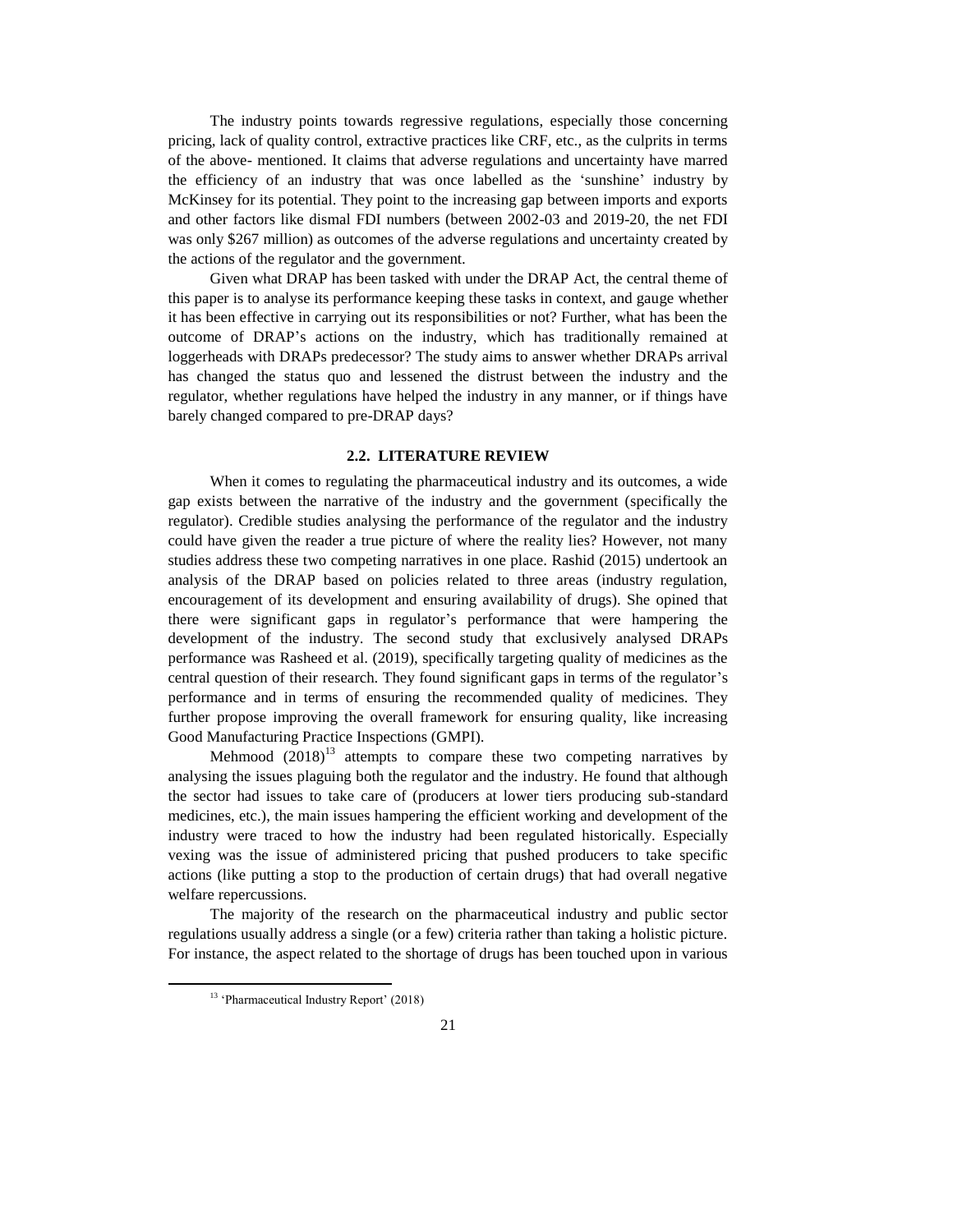studies. Rizvi (1999) blamed the government policies, especially 'freezing' drug prices, as the primary contributor to shortages of essential drugs in Pakistan. A paper by Third World Network Briefing (2001) touched upon the issue of high-priced imported medicines and the black market in medicines, discussing the role of government mandated quotas in Pakistan and its effects on drug supply. Zaidi et al. (2013) analysed the availability of drugs in government/public sector hospitals. They concluded that lower expenditures per capita (less than \$2) as proposed by the World Health Organisation (WHO) for maintaining a steady supply of essential drugs was not being met. A paper by Noureen and Zaidi (2013), researchers at the Agha Khan University, put the essential drugs availability in the public sector at a dismal 3.3 percent, much lower than Zaidi et al. estimate of 15 percent. Interestingly, their results seemed to confirm earlier estimates by The Network for Consumer Protection (2006) that found a similar percentage in terms of median availability of essential drugs at public sector outlets. Gilani, Babar and Malik (2013) opined that the non-availability of essential medicine at government facilities explains why 67 percent of total patients consult private physicians, thus increasing their expenditures on healthcare. Hira Rashid (2015) analysed the performance of the main regulator (DRAP) and issues that lead to expansion of informal channels ('black market'). Sayeed and Dawani (2020) concluded that pricing policies lead to preference for manufacturing drugs which have a high price margin, plus incentivise hoarding and rent-seeking.

Khan, Kundi and Saqib (2019) look at the tort law related to injuries caused by sub-standard drugs. They find that tort laws are weak in their reach, effectiveness and implementation. Saleha, Hassan and Iqbal (2010) analyse industry's returns over a decade, and conclude that the regulations are responsible for the below-par performance of the industry, which could have performed better had the regulations been friendlier. The World Health Organisation (WHO, 2017) assessed the transparency in the public sector policies related to the pharmaceutical industry. They found that perception of corruption for different regulating categories differs, with some higher and some lower. Shahnaz, Bano and Arshad (2009) carried out a technical analysis of 6 generic products of a particular drug (Cefixime 400 mg). They found that all six varieties are effective in treating symptoms and interchangeable. Aqeel, Shabbir, Bashir et al (2014) touch upon the very important issue of self-medication, in Islamabad capital territory. They found that the percentage of self-medication was a staggering 61 percent, reinforcing the generally agreed result that in Pakistan, the rates of self-medication are high.

#### **2.3. METHODOLOGY AND LIMITATIONS**

The foremost method in such analysis is to consult/ analyse earlier studies and their results. These inform the researcher of the criterion used, while additionally indicating where any shortcoming lies (if any). All this information is then aggregated to produce a final analysis. Primary data will be used from information provided by DRAP that is available on its website, updated from time to time. This will be complemented by reports appearing in the media since there are several aspects of regulation that DRAP may not report on, at least regularly (like quality control).

A thorough analysis of existing literature will be undertaken, aside from the results/outcomes of previous performance appraisals by other authors, to gauge which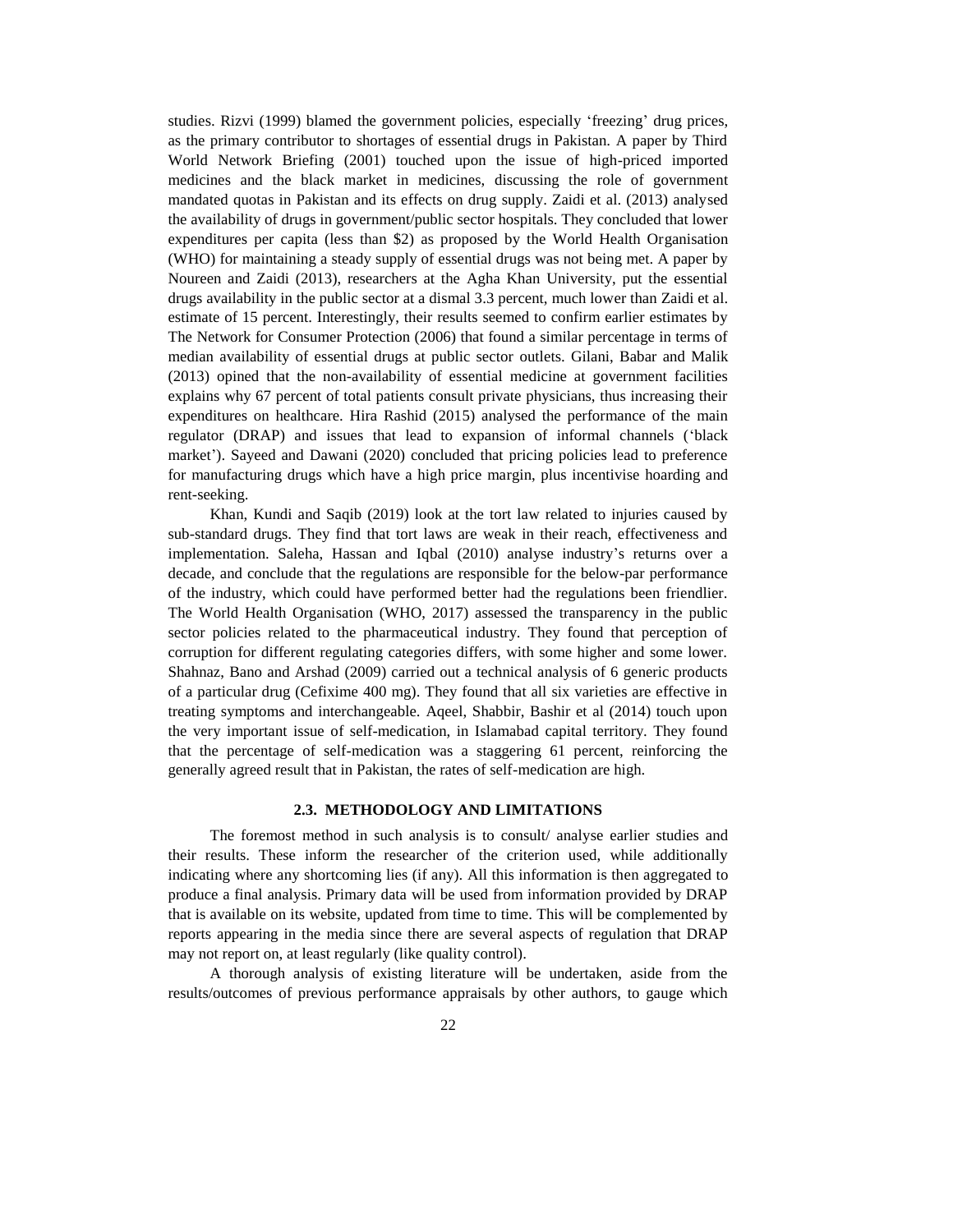criterion and methodology may be adopted. Depending upon data and information availability, an attempt will be made at the end to compare the performance of DRAP with its predecessor.

The paper's main limitation is that the require data on pharmaceutical sector regulation does not exist at a central place or central repository. There is no central, longterm data store of DRAP (and its predecessor) regulatory data; its officials are often reluctant to discuss details of their work and the data put up on its website is often patchy rather than continuous. For example, they remain tight-lipped about the utilisation of money taken from the industry under the Central Research Fund (CRF). Similarly, there is little (if any) information concerning the coordination between the federal and the provincial regulatory authorities. Additionally, there has rarely (if ever) been a study on the monetary costs of regulations that could give us a heads-up in terms of this study.

Another limitation of this study is that it will concentrate mainly upon federal level regulation through its regulatory body (DRAP). Provincial regulatory authorities will not be covered in this research piece. The reason being that as far as regulation of the pharmaceutical industry goes, provincial authorities only deal with distribution and sale of drugs, which is a small part of the industry's functioning, and do not constitute significant factors impinging upon the issues confronted by the industry.

In essence, analysis of five main themes can give us a credible picture of whether DRAPs performance stands up to scrutiny or not? These cover both the demand and supply side of the pharmaceuticals. They are:

- (a) Quality of drugs and drug dispensing
- (b) Consistency of Policies
- (c) Ease of conducting/doing business
- (d) Research and Development (R&D), and its supporting infrastructure
- (e) Attracting Investment
- (f) Are consumer's better off than before?

#### **2.4. QUALITY OF DRUGS AND DRUG DISPENSING**

There is perhaps no issue more important than ensuring that supplied drugs are of good quality, and they conform to quality standards. Simply put, sub-standard, low quality drugs puts lives at risk. Moreover, it has to be further ensured that those who are dispensing drugs are knowledgeable about the attributes of those drugs. Therefore, one of the foremost reasons for having a drug regulatory authority is to prevent such a happenstance and to ensure standards in drug dispensing practices. In this regard, majority of DRAPs Departments (Quality Assurance, Licensing, Pharmacy Services, Controlled Drugs, Biological Drugs, Health & OTC) deal with these issues pertaining to drug and drug dispensing quality. Field offices spread across the country report their findings to the HQ. For example, the Quality Assurance wing has five field offices all over the country, where day-to-day activities are carried out by federal drug inspectors, assistant drug controllers and an appellate board.

Quality of drugs has been a pervasive issue for a long time. In 1975, the Generic Drugs Act was repealed after 38 companies were found to be producing sub-standard drugs, resulting in the Drugs Act 1976 which proposed heavy fines and imprisonment for producing sub-standard, adulterated drugs. Yet, despite decades, the instances refuse to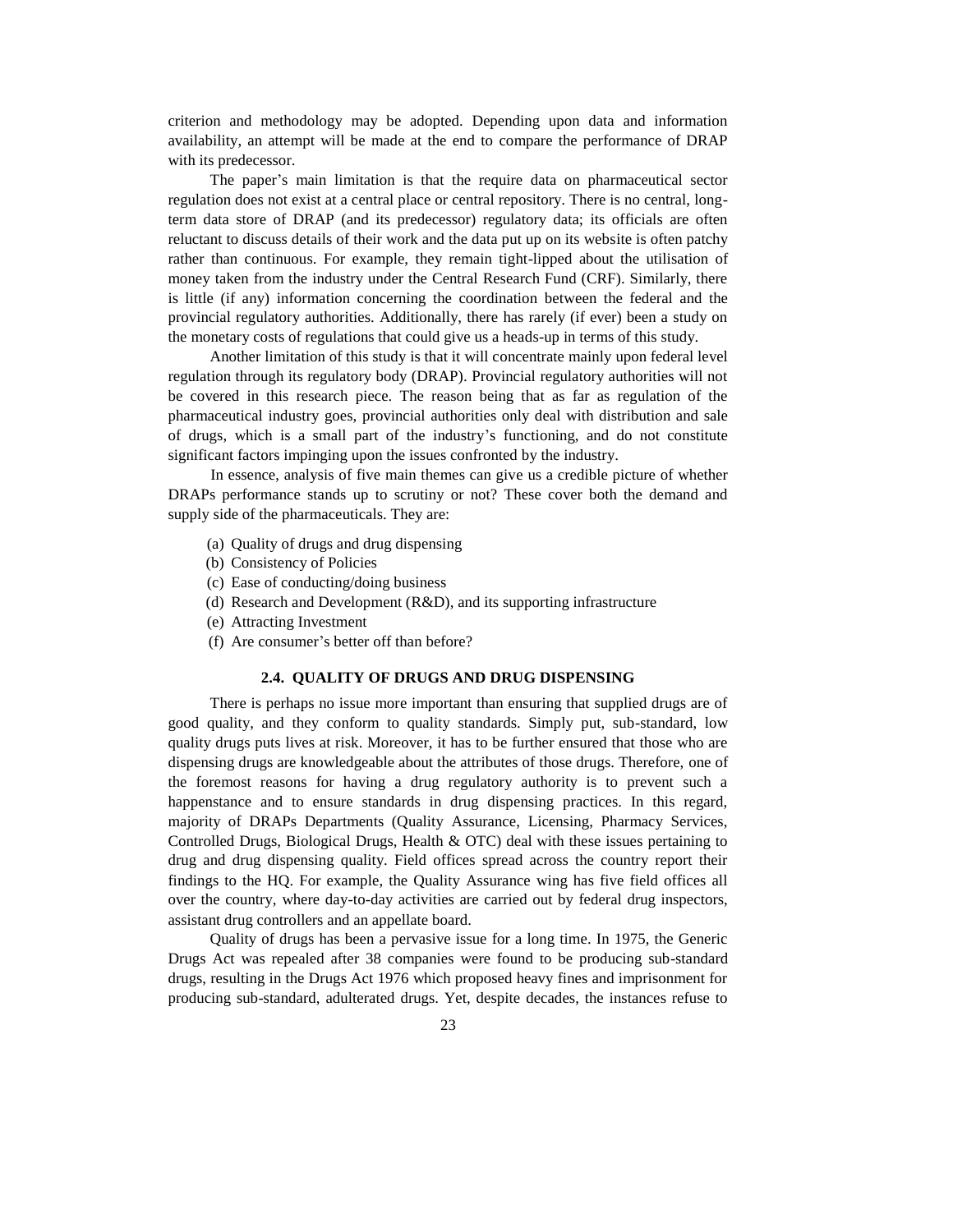die down! In 2011, more than 230 people were killed after being administered adulterated cardiovascular medicine. The reaction led to the immediate formation of DRAP, something that had been in the works since the mid-2000s. In 2012, a contaminated cough syrup claimed numerous lives, bringing the issue of adulterated, low-quality drugs and loose quality control of regulators into the limelight again. In both these cases, public laboratories could not identify the dangerous substance in these drugs (Bigdeli et al., 2017). Pakistan's first 'Stem Cell Policy' acknowledges that Pakistan has no USFDA or EMA (Europe Medicine Agency) approved pharmaceutical protein purification /stem cell production facility in Pakistan, neither in the public sector nor in the private sector.<sup>14</sup>

The attractiveness of indulging in manufacturing sub-standard, low-quality medicines is that nominal pay-off's are quiet high. Blackstone, Pociask and Fuhr (2014) contended that dealing with fake drugs through black market has higher monetary payoffs than even heroin and other narcotics. Therefore, it's imperative to stop such practices through tighter, efficient checks by the regulator.

DRAP has gradually picked up pace since its founding in terms of enhancing and ensuring quality. There has been progress on this end under various heads through regulations. Separation of allopathic and alternative medicine facilities was ordered due to risk of contamination. Only a common lab is allowed for both products but to be manufactured separately (something that was not happening before), and with the manufacturer having area above 4 kanals. Similarly vitamins and other Neutraceuticals (basically 'food supplements') are to be treated separately under separate regulations to ensure 'truthful labelling', efficacy of ingredients and from discouraging manufacturers/distributors in terms of making fallacious claims about the cure or prevention of disease through their products.<sup>15</sup>

Between 2013 and early 2017, 18 drug manufacturing licenses were suspended and 89 drugs were banned for being sub-standard. The following table presents available figures of drug tests and their results since 2015, indicating that testing has increased over time.<sup>16</sup>

|      | Drug    | Samples |       |     |                                            | False | Misbranded |
|------|---------|---------|-------|-----|--------------------------------------------|-------|------------|
| Year | Recalls | Tested  |       |     | Substandard Spurious Unregistered Warranty |       | Drugs      |
| 2015 |         | 43,933  | 538   | 252 |                                            |       |            |
| 2016 |         | 74,071  | 813   | 97  |                                            |       |            |
| 2017 |         | 53,371  | 446   | 63  |                                            |       |            |
| 2018 |         | 41,435  | 2,527 | 42  | 497                                        |       |            |
| 2019 |         | 51,194  | 490   |     | 587                                        | 1,710 | 222        |
| 2020 | 34      |         |       |     |                                            |       |            |
| 2021 | 7       |         |       |     |                                            |       |            |

<sup>&</sup>lt;sup>14</sup> 'National Bio-safety Regulations' (2020), p 'i'.

 $\overline{a}$ 

<sup>&</sup>lt;sup>15</sup> F. No 1-78/2018-DD (H&OTC) (Pt), 2<sup>nd</sup> September 2019.

<sup>&</sup>lt;sup>16</sup> Note that these figures do not include a few categories like sale of prohibited or 'controlled' drugs without authorisation, sale of drugs that were not kept as per the required quality criteria ('unsatisfactory storage'), etc., because the data was not available.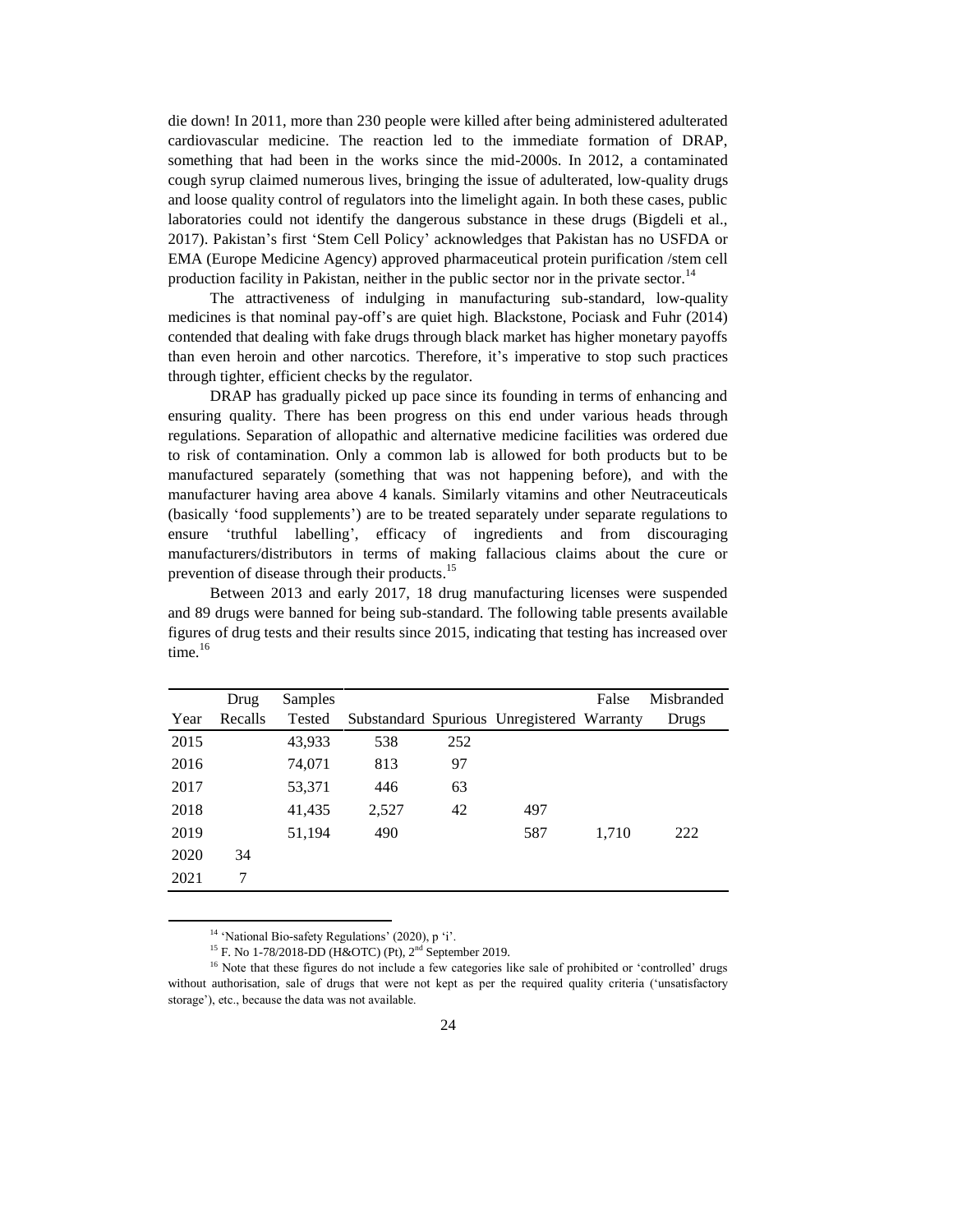Besides DRAP, Punjab's quality control unit (PDCU) has published data on tests and their results since 2017. Between January and June 2021, over 3,800 inspections were carried out in the Rawalpindi district alone, resulting in sealing of 88 drug selling premises.

For reference, a total of 60,000 tests were carried in 2009 and 2010 in public Drug Testing Laboratories (DTL) by Drug Control Organisation (DCO, DRAPs predecessor), whereby 2 percent failed to comply with quality standards. This implies that testing has picked up after DRAPs founding compared to pre-DRAP days.

Another positive development occurred in the form of DRAP attaining full membership of Uppsala Monitoring Centre (UMC) in 2018. UMC is an independent think tank that works to ensure the safety of drugs for patients through safer use, i-e, pharmacovigilance. UMC helps countries identify dangerous drugs that need to be withdrawn. Formerly, Pakistan was an Associate Member only.

All this, both in the pre-DRAP and post-DRAP period, implies that the issue of quality is still a very pressing matter due to its continuous recurrence under various heads. Rasheed et al. (2019) consider the published DRAP data on quality of the medicines as negligible and unsatisfactory! One further aspect to be noted here, which is critically important, is that the tested samples are almost always from officially procured batches of drugs for public health facilities. That means that a large number of drugs available in the open market remain unchecked, untested. Similarly, DTLs do not carry out all the tests required for the quality purpose, like the 'impurity test' that are considered important.

Last, but the least, there is a dearth of Bioequivilance (BE) labs in the country. These labs are an essential component of ensuring the quality equivalency of generic brands with originator brands<sup>17</sup>, something that can really be helpful for consumers since generic brands tend to be cheaper than originator brands. They can additionally be beneficial in boosting exports and bringing in Foreign Direct Investment (FDI). However, there are only two BE labs<sup>18</sup> in the country approved by DRAP under Bio-Study Rules 2017! In 2012, there were seven, whose licenses were not renewed by DRAP.

Available literature tends to support the contention that drug quality is a considerable issue in Pakistan. Rasheed et al. (2019) carried out an investigation into the quality issues of drugs in Pakistan. They found no proper mechanism and neither a concise study that had ever studied this issue in depth. Further, their investigation did not find evidence of a large-scale presence of poor-quality medicines, as alleged by certain quarters. However, they suggest that the overall quality framework (like GMPIs) needs considerable improvement to tackle the issue of the prevalence of low-quality medicines. Additionally, they propose funding comprehensive studies to document this issue properly.

Razvi, Anjum and Ahmed (2015) noted that the pharmaceutical regulators needed to upgrade their skills to regulate in a manner that could help achieve positive outcomes, like increasing prospects of pharmaceutical exports. Godman etal. (2016)

<sup>&</sup>lt;sup>17</sup> 'Originator' brands are drugs that carry a patent. In Pakistan, they are imported. Generic brands are domestic equivalents to originator brands, but without a patent and carrying their own brand name.

<sup>&</sup>lt;sup>18</sup> Both are situated in Karachi, one at M/S Pharma International manufacturing facility and the second at Karachi University's Centre for Bioequivalence Studies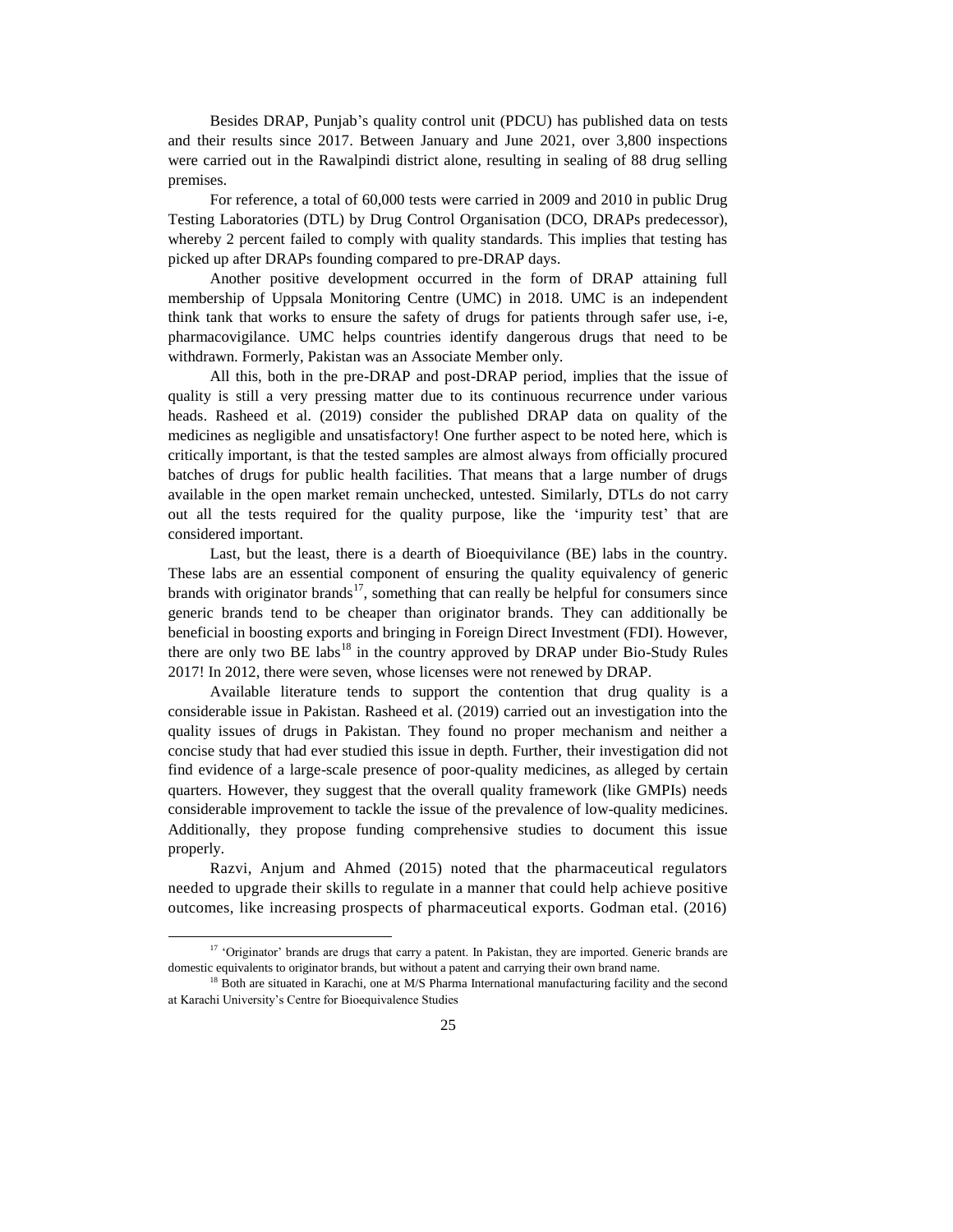undertook a technical assessment of API's in drug registration procedures. They concluded that there was an urgent need to improve the registration process of generic drugs in Pakistan.

At the international level, World Health Organisation's (WHO) Programme for International Drug Monitoring (WHO-PIDM) is a widely followed practice in ensuring drug quality, with the main purpose being to develop a pharmacovigilance system in member countries and coordination at the national and international level for timely intimation on any medicine safety alerts. This concept was put into practice in 1968. Pakistan joined as late as 2018, reflecting poorly on regulator and policy makers' priority in terms of ensuring quality medicines to the population.

Other indicators reflect equally poorly as far as quality of medicines is concerned. By the end of 2018, there was only one drug manufacturing firm that held the Good Manufacturing Practice (GMP) certification issued by the European Medicines Agency. Not a single DTL is United States Food and Drug Administration (USFDA) certified, the international gold standard for quality assurance in drug manufacturing. This is despite the fact that the pharmaceutical industry has been paying 1 percent of their gross sales to the federal government since 1976 for setting up research infrastructure and conducting research. There are 12 DTLs, but except for one or two, none qualifies as per WHO quality standard.<sup>19</sup> Recently, DRAP claimed to have launched a 'world-class' DTL in Karachi. 20

Quality assurance is not only critical in terms of manufacturing drugs, but also in terms of dispensing practices at pharmacies, with the majority of these activities coming under the 'pharmacovigilance' ambit. Drugs, for example, kept without following specified temperature conditions turn to be ineffective. A year before DRAP's founding, Mahmood et al (2011) bemoaned the fact that there was not even a proper pharmacovigilance policy, let alone system, in place in Pakistan, terming it practically 'non-existent'. In the same year, Azhar, Ibrahim and Baber (2011) carried out a crosscountry study of pharmacies, and concluded that the regulatory enforcement in terms of quality assurance of drugs was poor.

The situation has not changed much, unfortunately. Study after study has found questionable dispensing practices at both public and private health facilities. Atif and Malik (2020) found that the community pharmacists, besides being low in number relative to demands of services, were poorly trained to meet the Covid related challenges. A recent report $^{21}$  on safe dispensing practices in Pakistan came up with a startling revelation that approximately 95 percent of the pharmacies in Pakistan are run without a pharmacist, thus putting a large question mark around which drugs are dispensed. Last, but not the least, the latest outbreak of HIV among children as young as two years old in Larkana (Sindh, with the outbreaks continuously happening for more than a decade) attests to the significant lags in quality dispensing as almost all the studies attribute it to unsafe medical practices, complemented by poor drug quality.

<sup>&</sup>lt;sup>19</sup> DRAP representatives maintain that WHO certified labs are 5 in total. However, there are no independent sources confirming this statistic

<sup>20</sup> 'Pakistan launches world-class drug testing lab in Karachi'

<sup>&</sup>lt;sup>21</sup> '95 percent pharmacies in Pakistan are run without a pharmacist'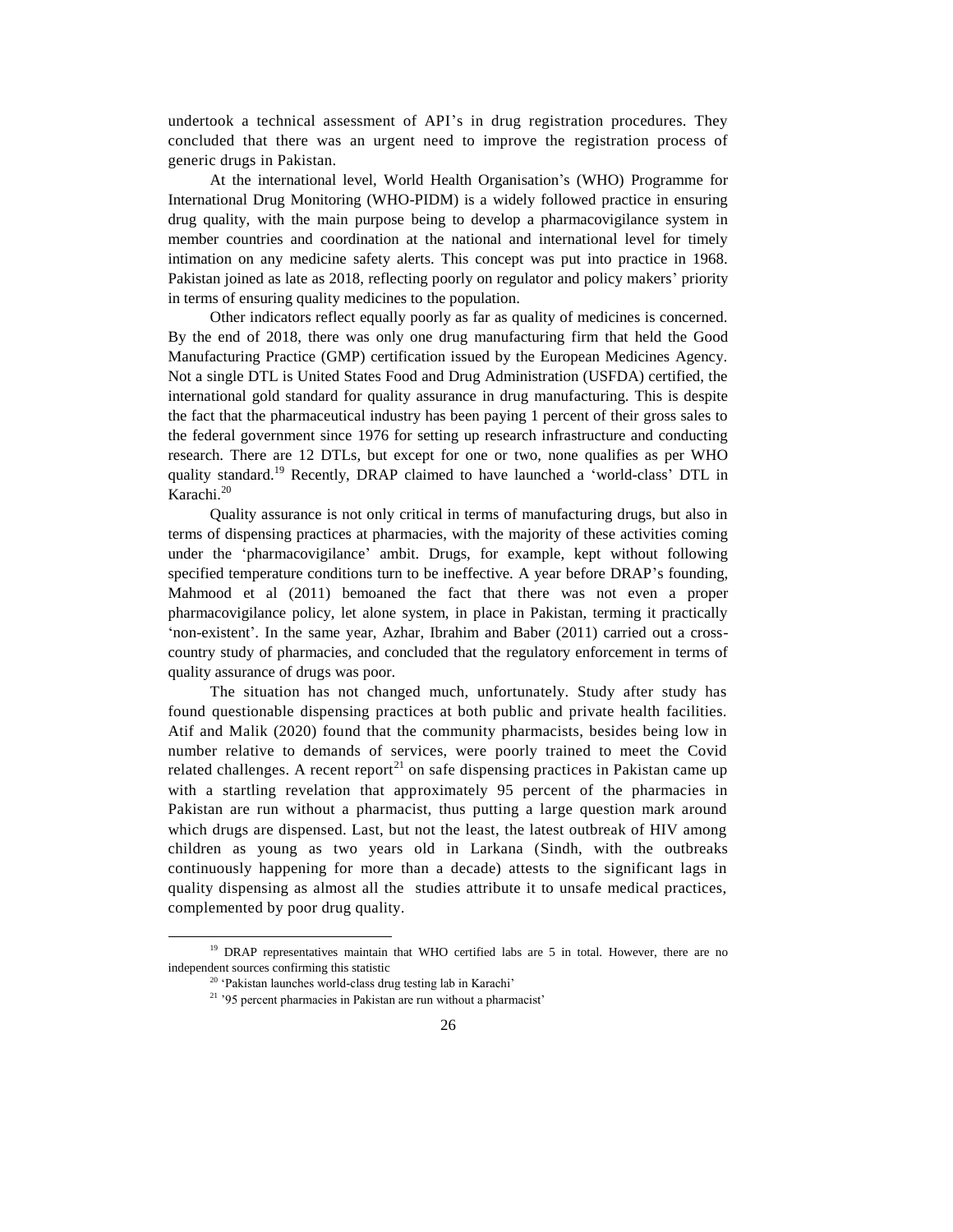# **2.5. CONSISTENCY OF POLICIES**

Uncertainty in policies can induce negative repercussions in an economy. With businesses being unsure of whether a policy would continue or not, it can be difficult to plan for the future, especially long-term investments. Pakistani governments, over time, have been notorious for being inconsistent in their policies. We normally witness either the same government making frequent changes to the existing policies, or a new government coming up with a set of new policies. The favoured instrument for carrying out these frequent changes is the Statutory Regulatory Order (SRO).

The pharmaceutical sector of Pakistan, like many other sectors, has been at the receiving end of frequent policy changes for decades. And the situation continues unabated in the post-DRAP era. The following is a selective list of instances whereby the government over-turned its own regulations concerning various areas under its ambit:

- (a) An April 2020 notification<sup>22</sup> allowed holders of valid Drug Manufacturing Licenses (DML) to manufacture hand sanitisers as per the prescribed formulae, *but only for three months*! There were similar notifications allowing hand sanitiser manufacturing on the  $10^{th}$ ,  $14^{th}$  and  $17^{th}$  April 2020. But suddenly, within a month, all these four notifications were withdrawn on  $21<sup>st</sup>$  May 2020 under Cabinet's directive! There was no reason mentioned for the decision.
- (b) The rules for Alternative Medicines and Health Products were approved through an SRO 412 (I)/2014 (titled 'Alternative Medicines and Health Products (Enlistment) Rules, 2014'), dated  $27<sup>th</sup>$  May 2014, which was amended through another  $SRO^{23}$  in 2016.
- (c) While SRO No. 28(1)2013, dated  $22<sup>nd</sup>$  January 2013 and SRO No. 334(1)2010, dated  $18<sup>th</sup>$  May 2010 (and likewise SROs) were aimed at discouraging imports, SRO No. 577(1)2016, dated 15<sup>th</sup> May 2016 allowed a five year exemptions for the import of drugs meant for donations. But there is no fool-proof mechanism to check the abuse of this exemption by individuals or companies, especially by informal market participants.
- (d) Under SRO No. F.11-2/2020-DD (P) dated  $15<sup>th</sup>$  July 2020, the rule for applying for 'hardship' cases was modified to reduce the number of days from 180 to 120, which are ultimately approved by federal government after being forwarded by DRAP. An important part of this is part 'vii' of 'b', whereby the Federal Government can nullify agreed upon price increase in line with Consumer Price Index (CPI) if it has a 'cogent' reason, thus keeping a window open for government nullifying agreed upon price increases.
- (e) Policy inconsistency was recently witnessed in terms of importing muchneeded COVID-19 vaccines. SRO, No. 113(I)/2021, dated  $2<sup>nd</sup>$  February 2021 was issued by DRAP, allowing unfettered, unrestricted import of vaccines from abroad, allowing the importer to sell it as per the market price. However, on 18<sup>th</sup> March 2021, another SRO (No. 308(I)/2021) rescinded the previous SRO, leaving the population without a shot at more vaccines.

 $\overline{a}$ 

<sup>&</sup>lt;sup>22</sup> F. No 4-2/2017-DD (H&OTC) (Pt), 6<sup>th</sup> April 2020

<sup>&</sup>lt;sup>23</sup> F-3-5/2013-DDC (Alt. Med.), dated  $10^{th}$  June 2016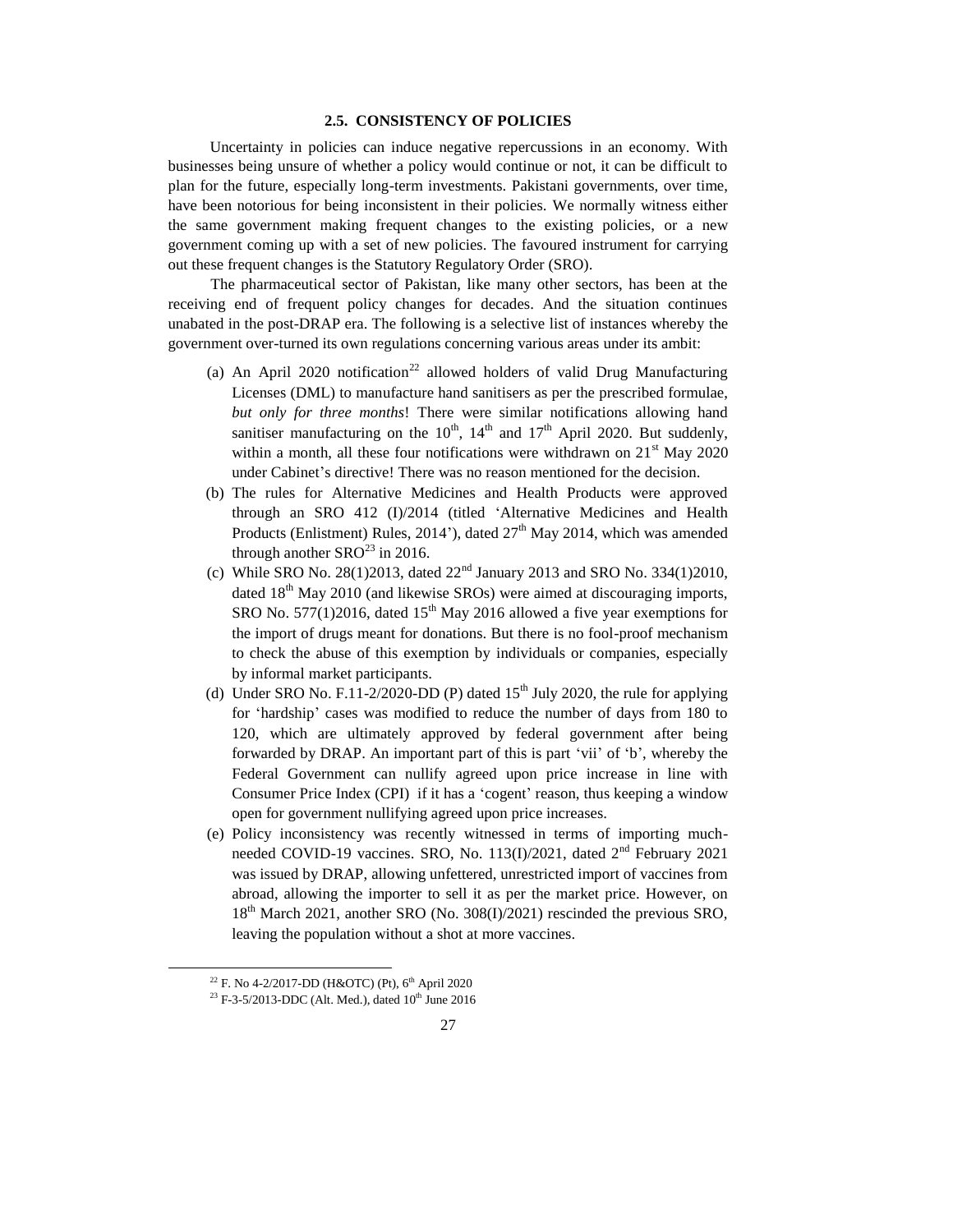- (f) SRO No. 307 (I)/2021, dated  $18<sup>th</sup>$  March 2021, regarding COVID-19 vaccines. SRO stipulates that the vaccine shall be first approved by DRAP. Recently, however, new vaccines landed in Pakistan (bought by the federal government) without DRAP even knowing anything about it.
- (g) Four SROs were issued between  $6<sup>th</sup>$  and  $17<sup>th</sup>$  April 2020, all cancelled by SRO (F. NO 4-2/2017-DD (H&OTC) in lieu of Cabinet's decision on 5th May 2020
- (h) In 2013, SRO No. 1002(1)/2013, dated  $27<sup>th</sup>$  November 2013, was initiated to end the more than decade-long 'prize freeze' policy. Within two days, it was cancelled after the then PM ordered to cancel drug price increases.

The above were a few instances that reflect poorly upon consistency of policies by the government and its regulator.

Apart from lacking in consistency of policies, there is also the fact that DRAP, like its predecessor DRO, displays a reactive rather than pro-active approach in many cases. This also is one factor that leads to changes in policies/ regulations. For example, SRO No.F.296-DRB/2020 (PE&R) (ft.), dated  $4<sup>th</sup>$  February 2021, directs manufacturers to disclose 'gluten/lactose' on labels/packs. But this happened only after persistent complaints by patients suffering from Celiac disease. Similarly, through notification No. F.1-21/2019-Add; Dir. (PE&R), DRAP called for clearing manufacturing license of Fludrocortisone tablets (for Congenital Adrenal Hyperplasia) in Pakistan on a fast track basis as debilitating shortages started to surface in Pakistan. But DRAP only came to know about it after complaints from PM Citizen's Portal.

## **2.6. EASE OF CONDUCTING/DOING BUSINESS**

Industry and business will always find it difficult to work in a challenging environment. And one of the biggest impediments to their working could be adverse regulations. Historically, the pharmaceutical industry in Pakistan has had to face a tightly regulated market that has made conducting business difficult. Since DRAP's founding, there have been some good initiatives, like exempting pharmaceutical raw material from import duties, as announced in the recent budget. In this regard, DRAPs work is a continuation of its predecessor, whereby exemptions used to be granted on imported raw material, drug manufacturing equipment, General Sales Tax (GST) exemption, exemptions on drugs imported by United Nations (UN) agencies and donor funded programs (Zaidi et al., 2013).

However, formidable challenges still beckon for the industry which makes doing business difficult.

**Pricing—Drug pricing has (and still is) arguably been the most contentious issue** between the industry and the federal government. Traditionally, the federal government has kept drug pricing strictly regulated, not allowing the industry freedom in pricing. This was especially valid post-2000 when the 'price freeze' policy came into existence. Before that, the government had been relatively more liberal in its approach. Between 1994 and 2001, for example, price increases were allowed yearly<sup>24</sup> but this was discontinued after 2001.

<sup>&</sup>lt;sup>24</sup> 'Medicines being sold in black market'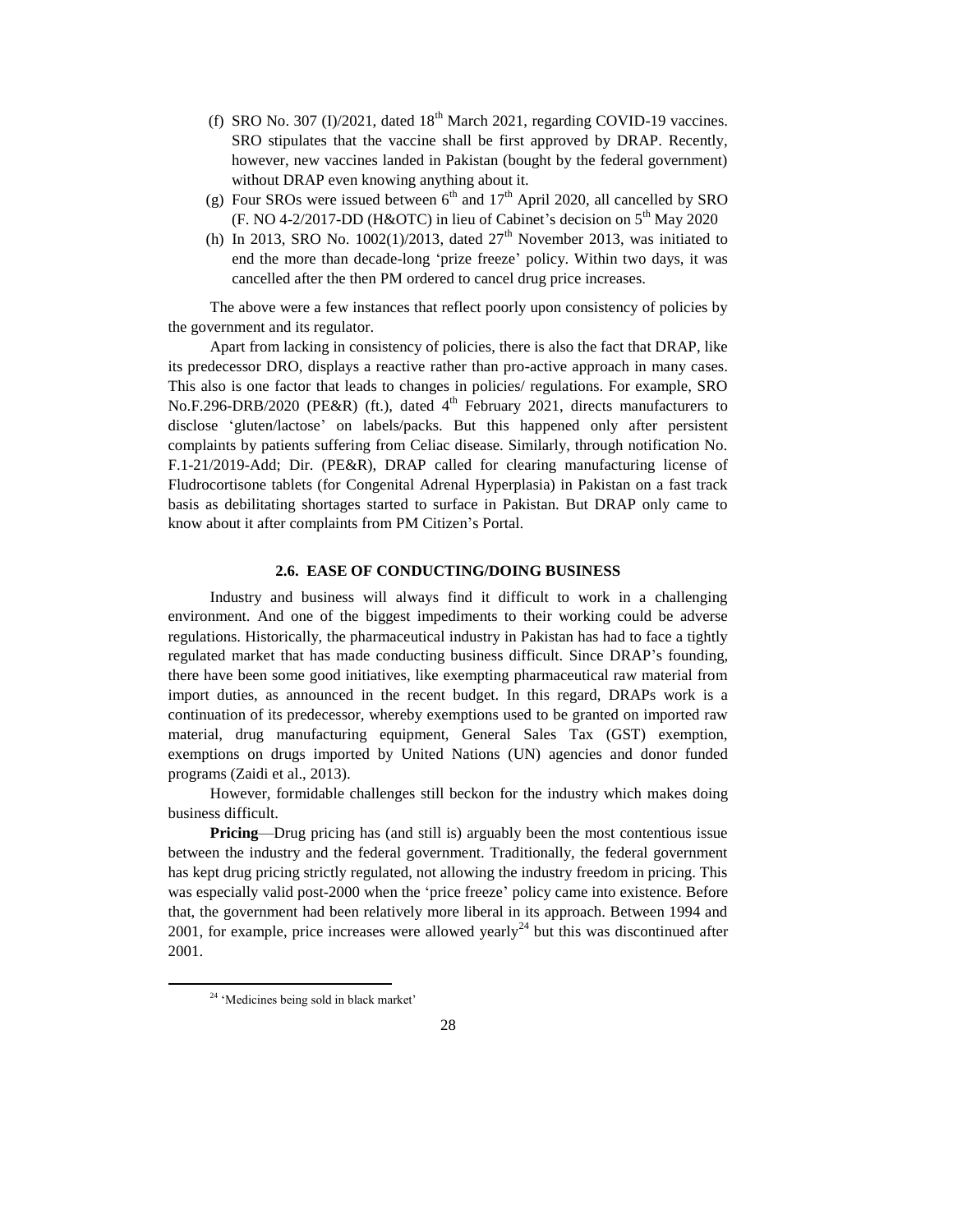Industry officials blame pricing issues as the most detrimental to business operations, having several negative repercussions. For example, up till 1999, there were more than 40 pharmaceutical MNCs in Pakistan. But more than a decade of the government's 'price freeze' policy from 2001 to 2013 led to a large-scale exodus of MNCs from Pakistan. Their present number stands at 22, but not all are manufacturing drugs, as many have divested away to other products (like infant milk, etc.). Aside from the MNCs, even the domestic firms suffered under this policy, as many discontinued producing essential, life-saving medicines.

The main reason for heavy public regulation of drug pricing rests on two misguided beliefs: *a*) government can enhance welfare through administered drug prices, and *b*) government has the wherewithal, knowledge and workforce to efficiently administer drug pricing. Over time, there is enough evidence to completely negate both of these assumptions; instead of 'enhancing welfare', price controls have spawned detrimental repercussions ranging from continued recurrence of drug shortages (endangering the lives of patients) to expansion of black market, where drugs in short supply can be found but at an alarmingly high price<sup>25</sup>. Similarly, drug manufacturing, distribution, dispensing and administration, etc., are technical matters that government regulators never had the proper knowledge to deal with.

Additionally, a critical consideration in public drug pricing decisions has always been politics. Any drug price increase tends to bring a negative response that casts the government of the time in a negative mode, something that could be politically detrimental in the context of populist politics. The tirade against price increases is perpetuated by the media, which usually reports the increase in percentages rather than nominal numbers to make it look substantial. A population- level backlash tends to follow, which more often than not leads governments to back out of any plans for increasing drug prices. For example, as prices were increased in 2016 in line with the 2015 Pricing Policy, a media-led backlash erupted that resulted in legislators in National Assembly and the Senate calling to take back the increases and taking 'strict action against the culprits' (i-e, the drug manufacturers).

There has been a slight improvement on this front. However, pricing still remains a tightly regulated aspect, with the final decision to grant price increases lying with the Cabinet, i-e, even if DRAP allows a drug price increase, the Cabinet can reject it, a common occurrence that has continued to-date. In essence, drug pricing remains a political decision rather than one determined by the market forces of supply and demand. Interestingly, though, the government recently admitted in the Parliament that price increases in drugs were necessary to curtail black marketing and shortages!<sup>26</sup>

Post-2012, with DRAP's founding, there was a welcome movement away from the destructive 'price freeze' policy. For pricing, drugs are divided into two categories-Drugs in the National Essential Medicine (NEM) list, and all other drugs. Since DRAPs founding, there have been two pricing policies (2015 and 2018), the latter coming to fore after Supreme Court's intervention. There has been a gradual movement away from complete control over pricing towards one based upon Consumer Price Index (CPI) and Reference pricing, mechanism that is more agreeable to the industry. However, the

 $\overline{a}$ 

<sup>&</sup>lt;sup>25</sup> Detailed discussion of this aspect is provided in the section titled 'Are consumers betters off'?

<sup>&</sup>lt;sup>26</sup> 'Minister explains why prices of medicines increased'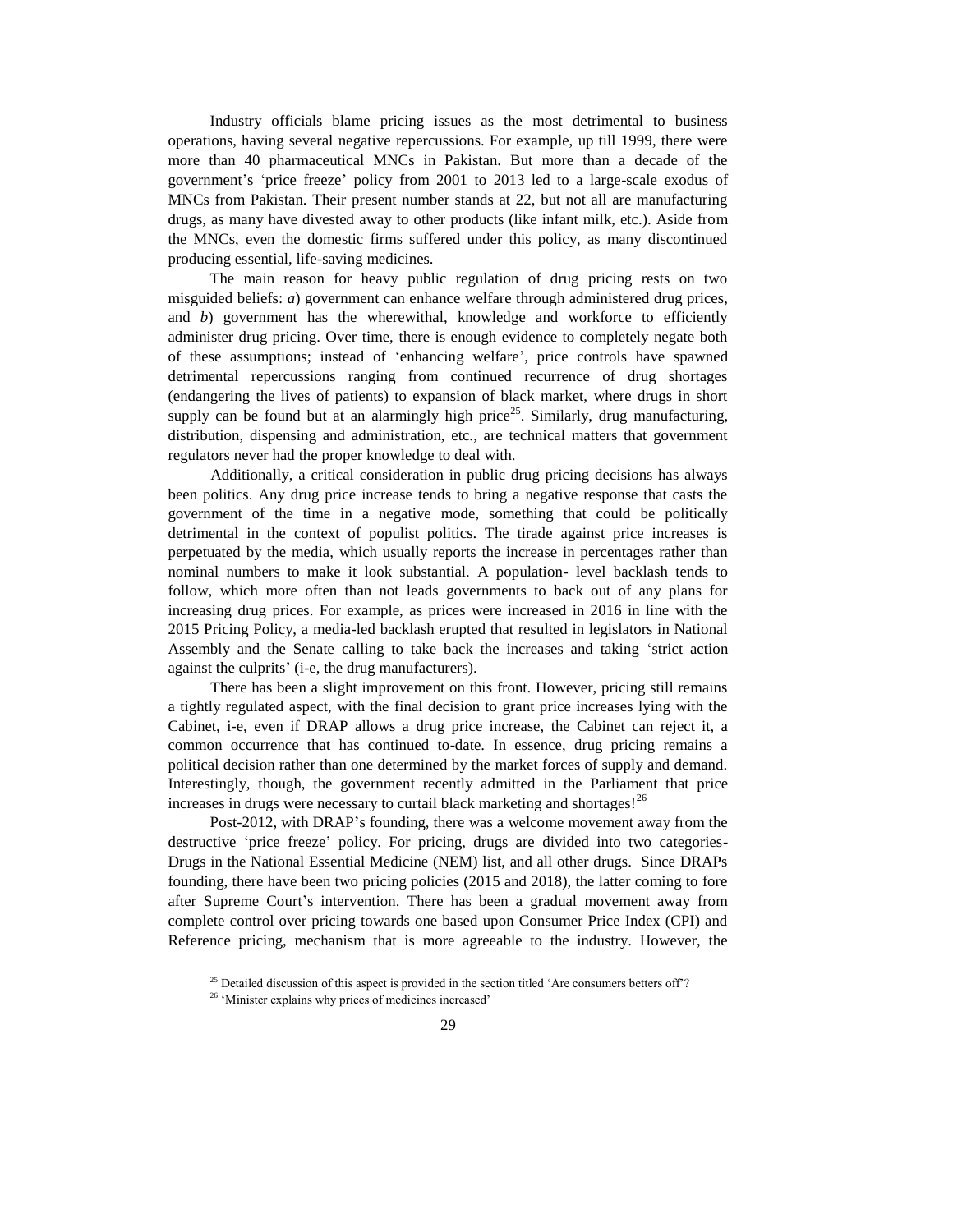government has often, especially post-2015 policy, failed to live up to the agreed-upon pricing formulae, which led to lengthy litigation by the companies. The result, after litigation reached Supreme Court, was the 2018 pricing regulation that is in practice now.

Despite a relatively liberal regime in terms of drug pricing, price increases are still largely a political decision, needing Cabinet's nod. This, maintain the industry representatives and experts, is counterintuitive keeping in context the negative outcomes and especially as government (both federal and provincial) move towards providing health insurance, which also covers drug expenses. Moreover, legislation has been tinkered with in order to maintain a hold over the pricing one way or another. For example, under SRO No. F.11-2/2020-DD (P) dated  $15<sup>th</sup>$  July 2020, the rule for 'hardship' cases was modified to reduce the number of decision-making days from 180 to 120. One important part of this SRO, though, is part 'vii' of 'b', whereby the Federal Government can nullify price agreed upon price increase in line with CPI if it has a 'cogent' reason, thus keeping a window open for government nullifying agreed-upon price increases.

**Contract Manufacturing**—'Contract' or 'Toll' manufacturing is a substantial industry in the pharmaceutical business. Large pharmaceutical MNCs outsource drug manufacturing to developing nations. While contract pharmaceutical manufacturing is an \$11 billion industry in India, in Pakistan is not even \$5 million! There are thirteen basic steps required to be a contract manufacturer including submitting details of production of each batch manufactured quarterly on Form-7 to the Registration Board. There is a fee for a simple registration, and separate fee for contract manufacturing exclusively for exports (Rs. 30,000). By law, DRAP allows it for two years but that is also contingent upon quarterly renewal, which may not be granted. This makes would-be investors shy as there is a lot of uncertainty created by the presence of such rules. Recently, through SRO No.  $421(I)$  2021, dated  $4<sup>th</sup>$  June 2021, rules for contract manufacturing have been proposed to be amended to extending the contract manufacturing for thirty months, further extendable by another 24 months (part'd'). However, it remains to be seen whether it will be implemented or not?

**Manufacturing License**—For manufacturing license, nineteen major and minor steps are required to be met. For instance, after approval of the building unit and granting of manufacturing license, there's a requirement for filing Common Technical Dossier (CTD), a process which itself can take 1 to 1.5 years. As per the industry officials, the onground realities present a different picture. First, this whole process takes a very long time, anywhere between 4 to 5 years. The standard SOP in other countries where the pharma industry is thriving (like India or China) is that a drug inspector only visits after the plant starts producing drugs, which are then checked for quality. But over here, a want-to-be producer has to file everything (factory design, buy plot and then submit papers, get approval for building plan, etc.) and only then can he think about production.

Then there are other requirements that create issues. For example, firms are told to locate in designated industrial areas, plots for producing alternative medicines (Herbal, Ayurvedic, etc.) has to be 2 kanals at least (making it an expensive proposition), plus there are limits on vertical expansion of plants. The staff at DRAP and at provincial level lacks the knowhow of how modern pharmaceutical plants operate and their requirements. Most of what they have in terms of skills is in consonance with old rules and regulations that mainly go back to the 1976 Act.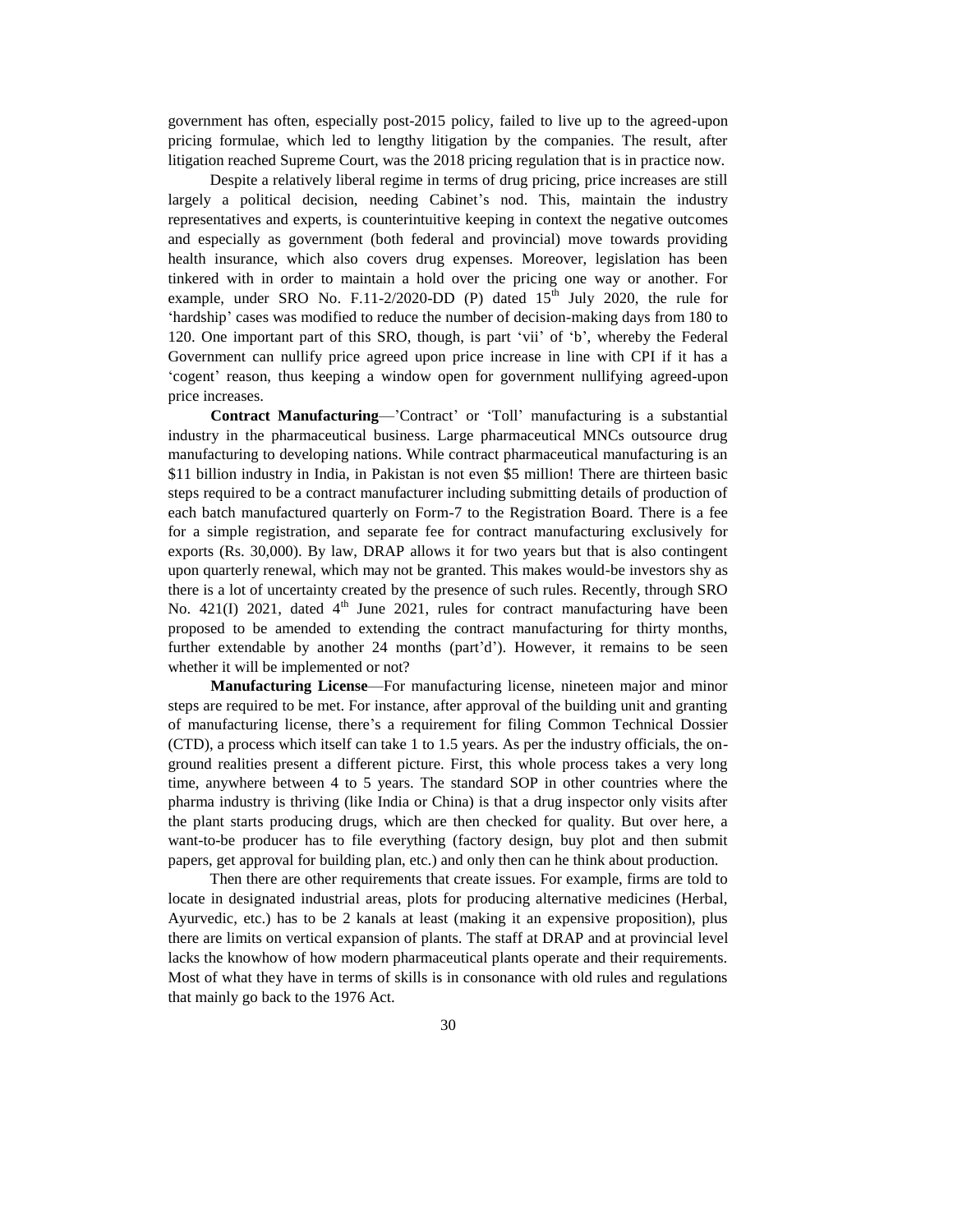Aside from the above two categories, a number of steps are required for exporting and importing medicines. To become a licensed importer of drugs, an individual/company must meet fourteen basic steps. Additionally, in all of these cases, a plethora of attestations from authorised officers of no less than Grade-17 are required.

**Litany of charges**—A wide array of charges continue to be charged from the industry, aside from the CRF tax equal to 1 percent of the industry's gross sales. These add to the overall cost of doing business. Some of these are as follows- $27$ 

|                                                                  | <b>Total Charges</b> |
|------------------------------------------------------------------|----------------------|
| Category                                                         | (In rupees)          |
| Grant of drug manufacturing license<br>(Basic and<br>semi-basic  |                      |
| manufacturing)                                                   | 45,000               |
| Grant of drug manufacturing license (by way of formulation)      | 150,000              |
| Grant of drug manufacturing license (by way of repacking)        | 90,000               |
| Renewal of drug manufacturing license (Basic and semi-basic      |                      |
| manufacturing)                                                   | 22,500               |
| Renewal of drug manufacturing license (by way of formulation)    | 75,000               |
| Renewal of drug manufacturing license (by way of repacking)      | 45,000               |
| Site verification and layout (site inspection and verification), |                      |
| Approval layout plan, Revision/Extension of layout plan          | 7,500 (each)         |
| Grant of drug registration (New drug or molecule / drug not      |                      |
| manufactured locally)                                            | 75,000               |
| Grant of drug registration (Any other drug for import)           | 150,000              |
| Grant of drug registration (Drug for local manufacture)          | 30,000               |
| Advertisement (per advertisement Print Media)                    | 15,000               |
| Advertisement (per advertisement radio/audio)                    | 22,500               |
| Advertisement (per advertisement TV/Cinema)                      | 37,500               |
| Drug Pricing (grant of an additional pack)                       | 7,500                |
| Drug Pricing (price increase for hardship cases)                 | 30,000               |
| Drug Pricing (price increase linked with CPI)                    | 2,000                |

**Taxation**—How many taxes does a business pay or are applied on a product make a substantial difference to the working of a business and the sale chance of a product. In the above-stated table, we observed a litany of charges applied by DRAP on the industry for meeting its functions. Additionally, aside from the recent exemption of imported pharmaceutical raw material, the industry's products are taxed heavily, as the following examples would demonstrate.

There are the following taxes on imported products- LC charges, Insurance, Rate of Customs duty, Rate of Income Tax, Rate of Federal Excise Duty (FED), any other import duty, clearing charges if any, and Civil Aviation / Port charges. The costing criteria for imported drugs that are bulk imported and repackaged locally is the same except for the addition of repackaging costs (cost of inner packing, cost of outer packing, etc.). Similarly, in terms of reference pricing for 'Originator' brands, there is VAT, sale tax, education, excise duty, local tax or any other levy on sale of the drug (whichever is applicable).

<sup>&</sup>lt;sup>27</sup> SRO No. F.7-11/2012-B&A/DRAP, dated  $7<sup>th</sup>$  May 2021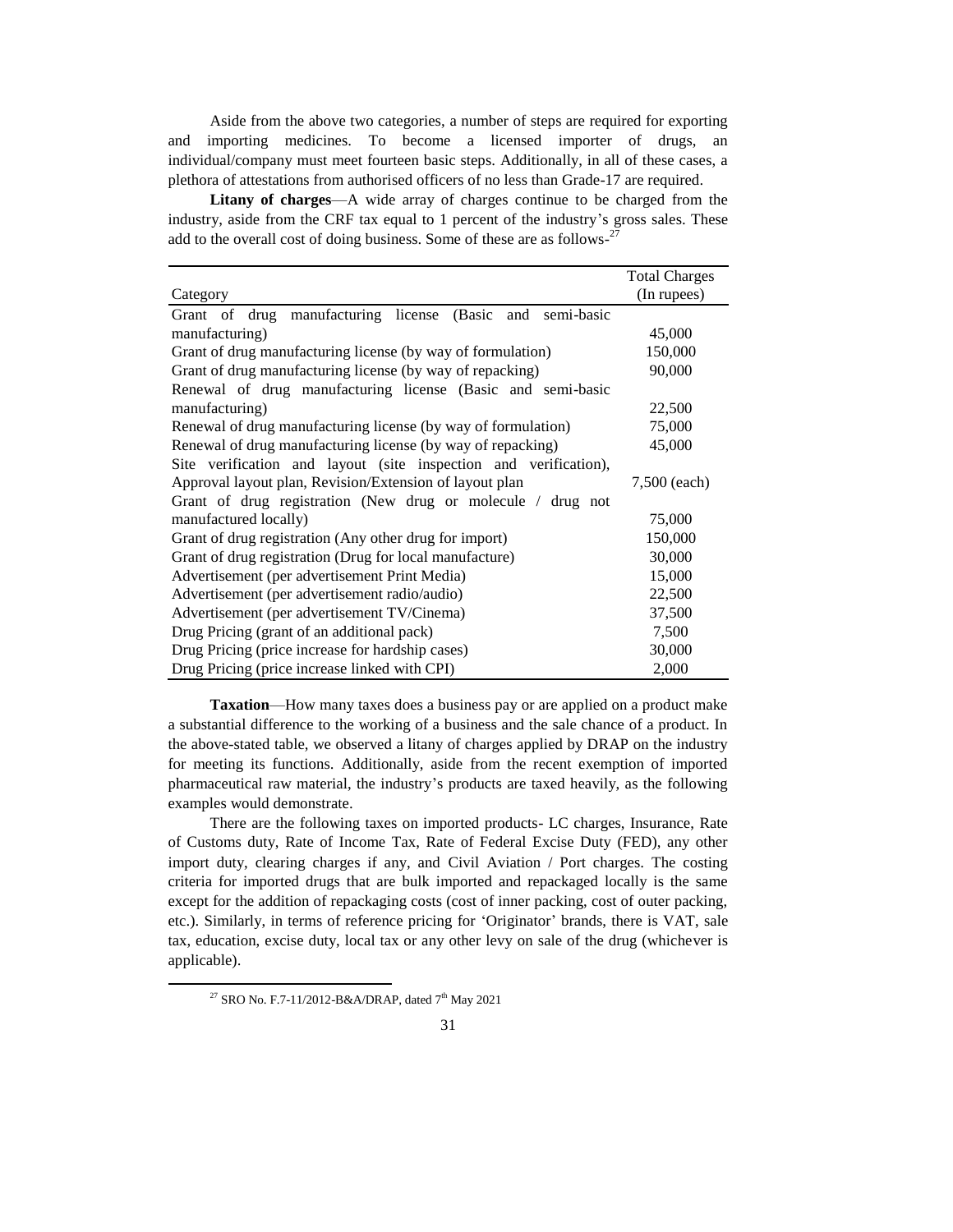Then there are different charges that businesses find cumbersome to meet. Junaidi (2013), in the aftermath of DRAPs founding, noted that the first meeting of its policy board resulted in the approval of numerous taxes and fees on the industry for the provision of services. The extent of these fees and taxes could be gauged by the fact that \$ 4 million were collected under multiple heads (drug registration applications, manufacturing license applications, contract extensions, etc.) within two months.

**Drug registration**—There has been considerable improvement on this front. Compared to the around 55,000 registered drugs in 2015, there are now 100,000 registered drugs<sup>28</sup>, reflecting a faster pace of approval. There are, though, gaps still to be filled. An August 2019 list of requests for registering various medicines, constituting total requests of 21,867 products, showed that 10 percent dated back to  $2014^{29}$ . Similarly, a December 2019 provisional list contained the following numbers- A total of 20,263 applications for enlistment. The year and their percentages were as following- 2014 (955 or 5 percent); 2015 (213 or 1.11 percent); 2016 (396 or 2.06 percent); 2017 (1,538 or 8 percent); 2018 (6,922 or 36.13 percent) and 2019 (9,130 or 47.66 percent). 1,109 medicines undated, saying 'evidence of R&I receiving is required'.

More importantly, though, is the fact that not all drugs that are manufactured continue to be produced. A lot of drug production is discontinued as price increase requests are refused by the regulator. As per both industry and regulator, hardly half of the registered medicines are being produced at the moment.

**Winding up manufacturing unit/business**—This might come as a surprise to readers, but even if a manufacturer having a valid Drug Manufacturing License (DML) wants to wrap up his business for any reason, it has to first take permission from DRAP for doing so! DRAP, in return, can opt to reject its closure request, forcing the firm to continue. This, as anybody with even a minute understanding of business and commerce would tell, is highly counterintuitive and illogical. The opening or closure of businesses depend upon many factors, and are supposedly the sole prerogative of the proprietor. But in drug manufacturing, we find this principle turned upside down in the case of a manufacturing plant wanting to close down its drug manufacturing plant. For example, in the 232<sup>nd</sup> meeting of their Central Licensing Board (CLB), the request by M/s Abbot Laboratories Ltd., (Karachi) was rejected by the Board, raising seven objections/queries to closure, with one query asking why the plant was being closed despite enhanced capacity for drug production? $3^{30}$ 

#### **2.7. R&D AND SUPPORTED INFRASTRUCTURE**

As mentioned above, not a single DTL in Pakistan meets FDA level criterion despite the federal government extracting 1 percent of their gross sales from the pharmaceutical industry since 1976 for setting up research infrastructure and conducting research. To gauge the ineffectiveness and illogicality of this policy, it's worthwhile to point out that till 2001 the SOPs for using this money were not even approved.

<sup>28</sup> DRAP sources

<sup>&</sup>lt;sup>29</sup> Statistics from DRAP website

 $30$  Minutes of the 232<sup>nd</sup> meeting of the Central Licensing Board (CLB, held on  $29<sup>th</sup>$  July 2013), p. 15 and 16.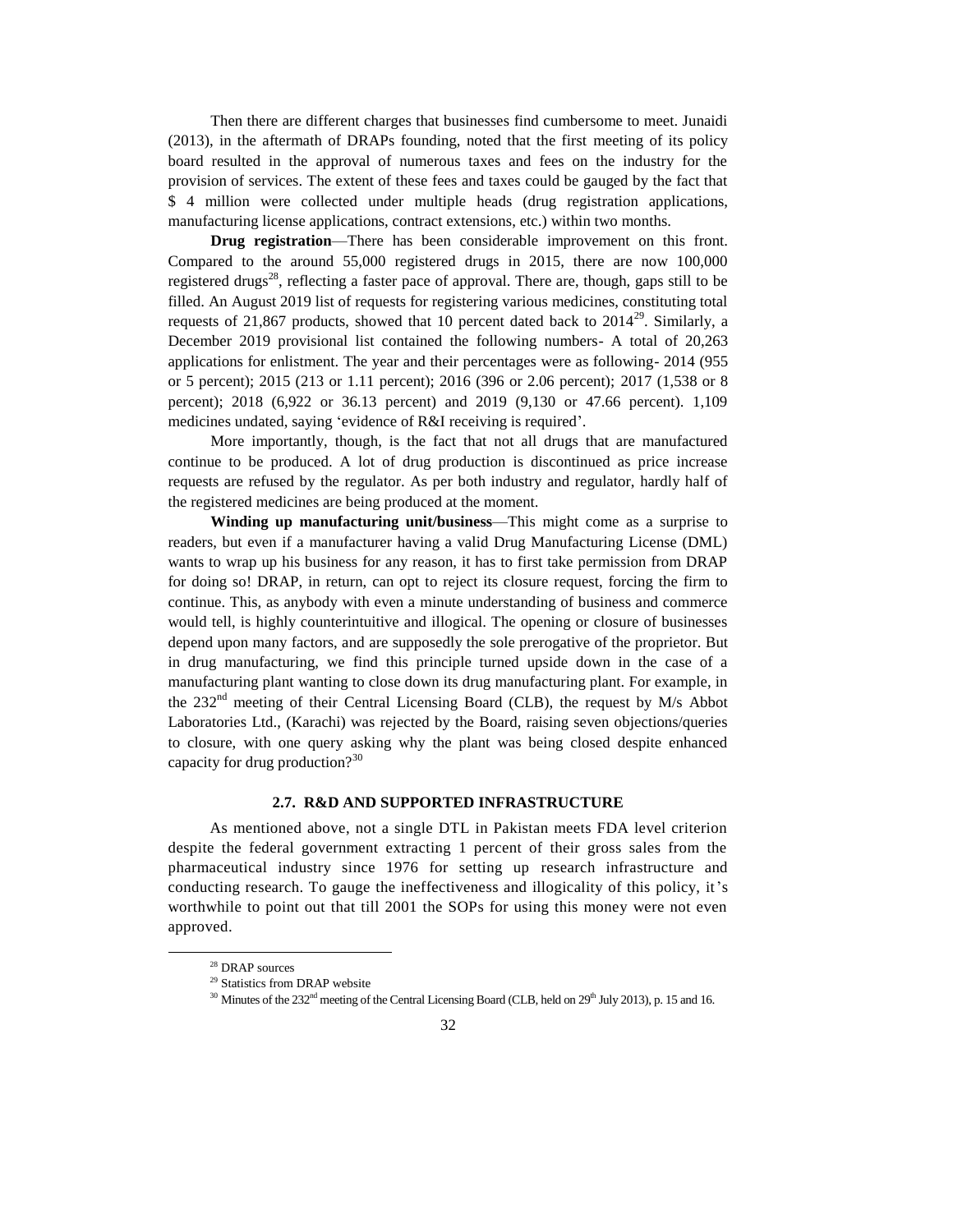One outcome of failure to enhance R&D and set up quality infrastructure is that 95 percent of the Active Pharmaceutical Ingredients (APIs) are imported, with India and China being the primary sources. From time to time, DRAP does grant a license for manufacturing APIs to the domestic firm. For example, in its  $276<sup>th</sup>$  meeting held on  $3<sup>rd</sup>$ September 2020, the Central Licensing Board (CLB) approved the application of M/s Winbrains Research Laboratories (located in Industrial Estate Hattar, KP) to manufacture  $45$  APIs<sup>31</sup>. But such approvals are a more recent phenomenon, and account for hardly 5 percent of the industry's requirements. They are also basic APIs, with sophisticated, advanced drugs (like cancer) requiring high-quality APIs that have to be imported. Simply put, the research incentive (research support, protecting patent rights) and research infrastructure (high quality, internationally accredited labs) are not available in Pakistan.

So where did all the research money go? Why can't Pakistan manufacture its APIs through research? Why is there no research or effort to produce the APIs in Pakistan rather than being heavily reliant on imports? We find a probable answer in the botched case of manufacturing 'interferon' drug, an initiative gone awry<sup>32</sup>. A production facility was set up at Hattar Industrial Estate for research into stem cells and APIs. But the promised funds never materialised, despite repeated requests for provision of funds for research. The head of the initiative was made to appear repeatedly in front of the Federal Investigation Agency (FIA) on embezzlement charges, which later proved to be completely false. In between, the initiative fizzled out, only to be revived later after SCs intervention.

Another example is the failed attempt to manufacture APIs using 'ephidra sinica' plant, found in abundance in Baluchistan. This is extensively used in cough syrups and low blood pressure drugs during spinal anaesthesia. An attempt was made to set up a plant for its extraction, but eventually had to be shut down, partly due to regulatory barriers.

The above two reflect examples of why few APIs are being manufactured in Pakistan. We see a non-continuation of policies in the form of first providing an incentive and then withdrawing it (set up a production plant but then refuse support), the paucity and dubious use of funds (why did DRAP or Health Ministry not provide funds from CRF when they are needed?), and that regulator works on a reactive basis (the 'stem cell' policy, for example, was adopted as a result of Supreme Court intervention in case No. 69699-P of 2018).

To top it off, as COVID-19 struck the world and the globe scurried for a vaccine, Pakistani's found out the grim reality that vaccines are not manufactured in Pakistan, and neither is there any research on them. This is despite the fact that billions of rupees are collected from the pharmaceutical industry every year in the name of research (CRF, discussed above).<sup>33</sup> Industry officials cite the lack of incentive to indulge in setting up costly R&D infrastructure in lieu of paying a hefty sum to the government for this very purpose, lack of implementing patent related regulations and continuous change in policies that induces considerable uncertainty.

 $31$ Minutes of the 276<sup>th</sup> meeting of the Central Licensing Board (CLB, held on  $21<sup>st</sup>$  September 2020), p. 4.

<sup>&</sup>lt;sup>32</sup>The episode is discussed in Pakistan's first 'Stem Cell Policy' (2020), p i and ii

<sup>33</sup>'Economics of Vaccines'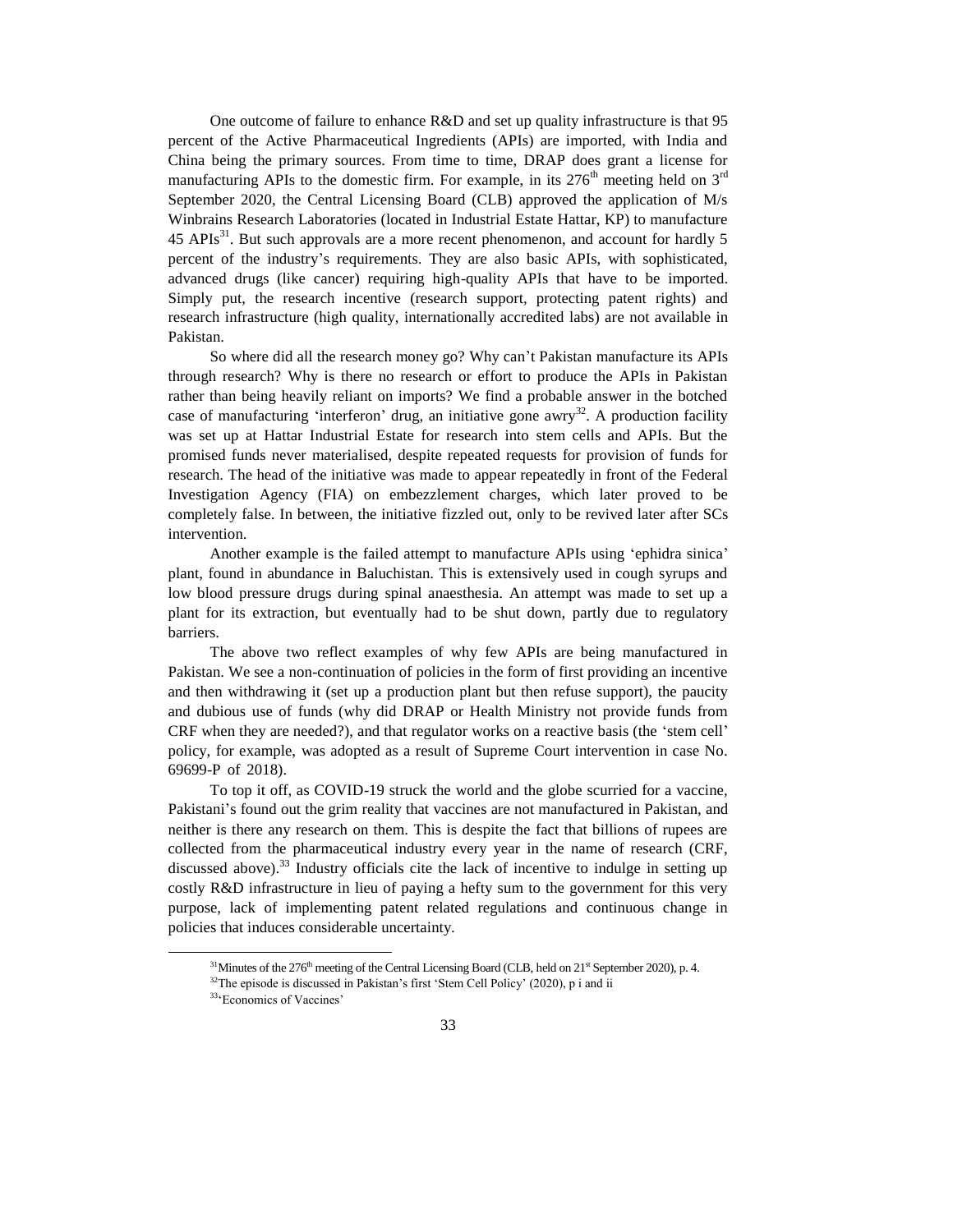# **2.8. ATTRACTING FDI THROUGH INCENTIVES**

A major expected outcome of regulating a particular sector of the economy, either by design or default, is to make its working smooth, hindrance free (from monopolies, for example) so as to make it attractive for both domestic and foreign investors. For a country like Pakistan, FDI is of critical importance.

For an industry that was once termed a promising 'sunshine' industry (Mckinzey and Planning Commission, 2010), Net FDI is dismal. Average FDI per FY b/w 01-02 and 18-19 was \$15.6 million, with some years experiencing a negative inflow (outflows greater than inflow). On net, only \$280 million was received as FDI by the pharmaceutical sector in almost two decades. This is represented by the following graph:-





One indicator of this sector being unattractive to foreign investors is reflected in the gradual exodus of Multi Nationals Corporations (MNCs) over time, with their presence being a major conduit of bringing in much needed foreign capital, technology and skill.

Imports and exports similarly present a subdued picture. At the onset of DRAP, it was estimated that if regulations can be made sound, the export potential could be worth \$600 million in a couple of years (Hasan, 2012). However, as the following graphs demonstrate, exports have been much lower than the potential. The gap between imports and exports has widened considerably, with imports growing faster.

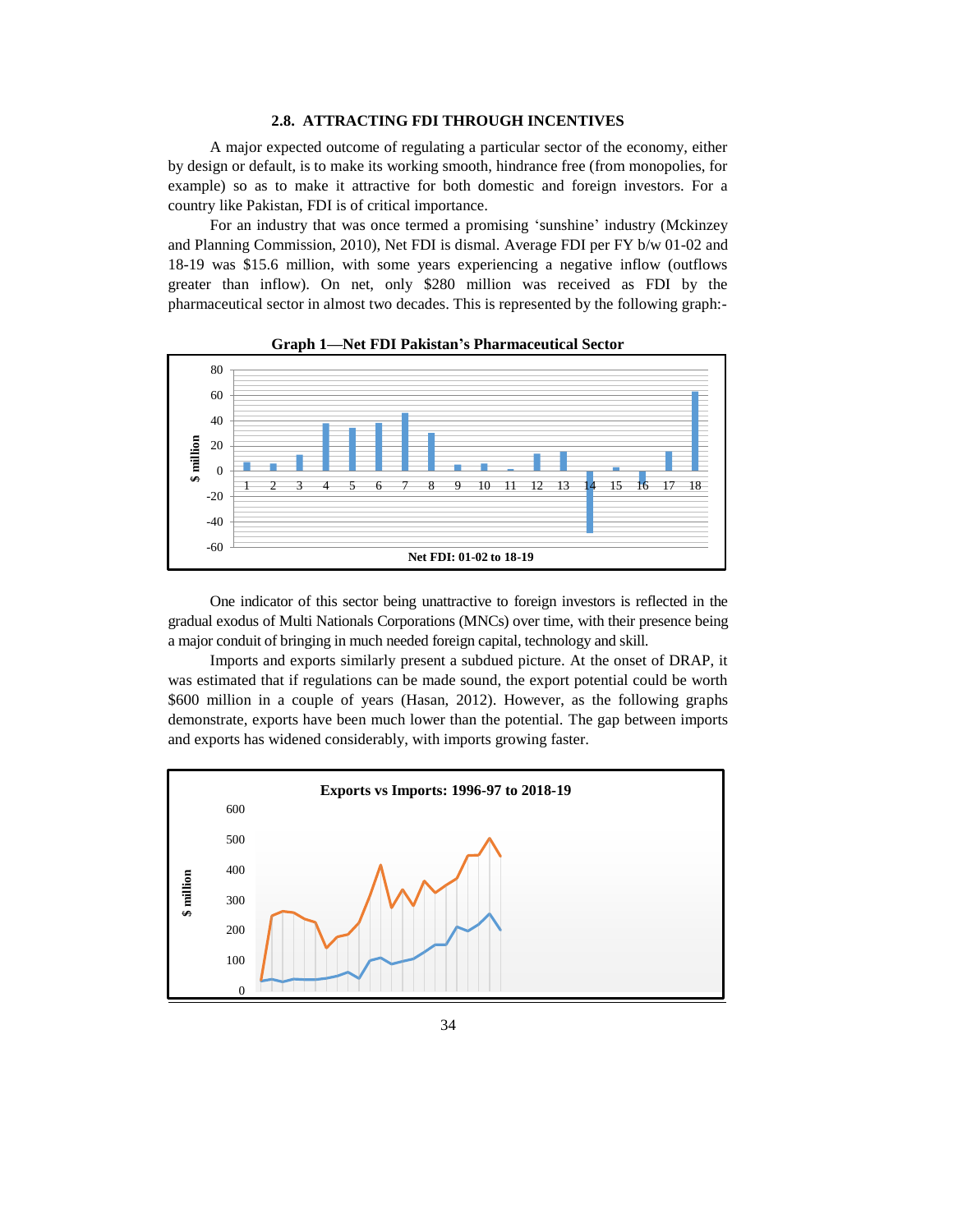

The reasons for this poor performance are many, ranging from the high cost of business and manufacturing to regulations. But there is little doubt that regulations have been a major concern. For example, as pointed above, the presence of state of the art Bioequivalence (BE) labs is must to ensure the quality of generic medicines, which then makes it easier for foreign buyers to accept the drugs. One of the main drivers in India and China's increasing pharmaceutical exports has been these labs (Hasan, 2012). In 2012, there were seven BE labs in Pakistan whose licenses were later not renewed by the DRAP. At the moment, there are only 2!

A persistently recurring issue with regards to attracting FDI has been the absence of steps to protect patent rights. This is despite the fact that Pakistan was a signee of the Trade-Related Aspects of Intellectual Property Rights (TRIPS) in 1995. World over, it is the responsibility of the government and its concerned regulatory arm to protect these rights. In this regard, DRAP (and especially its predecessor, DCO) have been a failure. Generic copies of patented drugs, duplicate copies of the same drugs, mislabeled drugs, etc., that all defy patent protection laws, are a common recurrence in the domestic market. There is hardly any policy to address this shortcoming on the patent front.

# **2.9. ARE CONSUMERS BETTER OFF NOW?**

Whenever states take up market regulation, one of the main reasons was to protect consumers from negative spillovers of imperfections in the market. For example, fixing due to collusion between energy firms can mean higher energy rates for the end consumer. In terms of regulating the pharmaceutical industry, some major considerations for regulating the industry come from ensuring quality drugs, consistent supply of lifesaving drugs, affordability and access to medicines, etc. On all these counts, serious shortcomings are observed that need to be addressed. These shortcomings are discussed in the following lines:

**Out-of-Pocket (OOP) expenditures**—OOP expenses on drugs have been dubbed a drain on consumer's financial resources, especially the poorer segment that is hardest hit by OOP expenses on drugs. And the repercussions go far beyond adverse health in case of non-affordability. Datta, Hussain and Fatehin (2020) documented that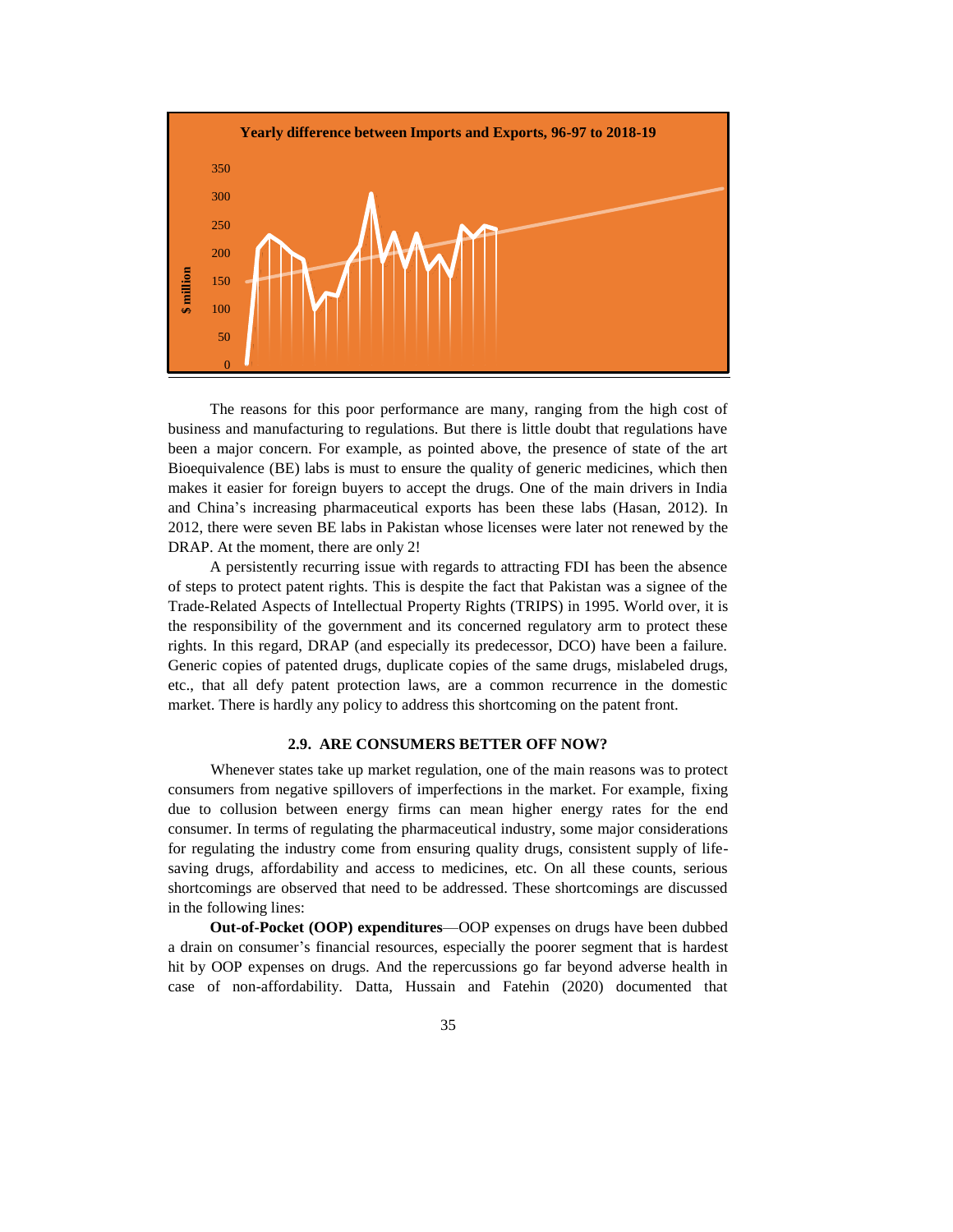expenditures on drugs have a 'crowding out' effect on food consumption, with the effect being substantially stronger on poor households who already experience food insecurity. A good proxy to identify the effectiveness of regulations in terms of the pharmaceutical industry is the expenses on drugs, something that is importance to the end consumer. The following table contains data on per capita expenses on drugs in Pakistan since 2003-  $04.<sup>34</sup>$ 

|      | Expenses on drugs as percentage of total | Per Capita expense |
|------|------------------------------------------|--------------------|
| Year | health expenses                          | on drugs           |
| 2004 | 25                                       |                    |
| 2008 | 56                                       | Rs. 900            |
| 2010 | 56                                       | Rs. 920            |
| 2012 | 50                                       | Rs. 822            |
| 2014 | 53                                       | Rs. 1,338          |
| 2016 | 50                                       | Rs. 1,400          |
| 2018 | 51                                       | Rs. 1,580          |

As reflected in the table, and despite all regulatory efforts (like price freezes), the expenditure on medicines has refused to budge from its pre-DRAP rates. Especially noticeable is the rise in expenses on drugs between 2004 and 2010, when drug prices were not allowed to rise because the government wanted to make drugs affordable! It is also important to note that although the mean expenses on drugs at public facilities is lower, it should not hide the fact that many essential drugs are usually in short supply in these facilities, compelling customers to buy from private stores. Additionally, many observers of the health sector believe that the expenses are understated, primarily because the sample size used in NHA is small.

**Drug Shortages and black market in drugs** Many essential medicines vanish every year or are unavailable in the market, causing tremendous stress to the consumers, especially patients who need it the most. This is not a relatively recent phenomenon either. The shortages are, in turn, complemented by the expansion of black market activities whereby the drugs experiencing shortages are available at exorbitant rates (Junaidi, 2013).

Post DRAP, and despite changes in pricing policies, drug shortages are still persistent. One of the main reasons is the refusal by the government and its regulator  $35$  to accept the price demanded by the producer. But such refusals have had disastrous consequences, and continue to do so. Two recent examples are *Acetazolamide* and *Pylocarpine*. Acetazolamide (generic brand name) treats headaches, tiredness, shortness of breath and nausea. Around 2017, the drug started experiencing shortages as the

<sup>&</sup>lt;sup>34</sup> Numbers are taken from National Health Account (NHA) surveys, and various Household Income Expenditure Survey (HIES). Note that the 2008 numbers were calculated based on deflating 2009-10 numbers to 2008 by 18.75 percent(explained on p.51 of the survey), which were then used in this table to calculate the given numbers. The per capita expense on drugs is calculated by multiplying the percentage spent on drugs by aggregate per capita expense on health

<sup>&</sup>lt;sup>35</sup> Sometimes the refusal is at the DRAP stage, while at other times the Cabinet refuses to grant the asked-for price even after approval by DRAP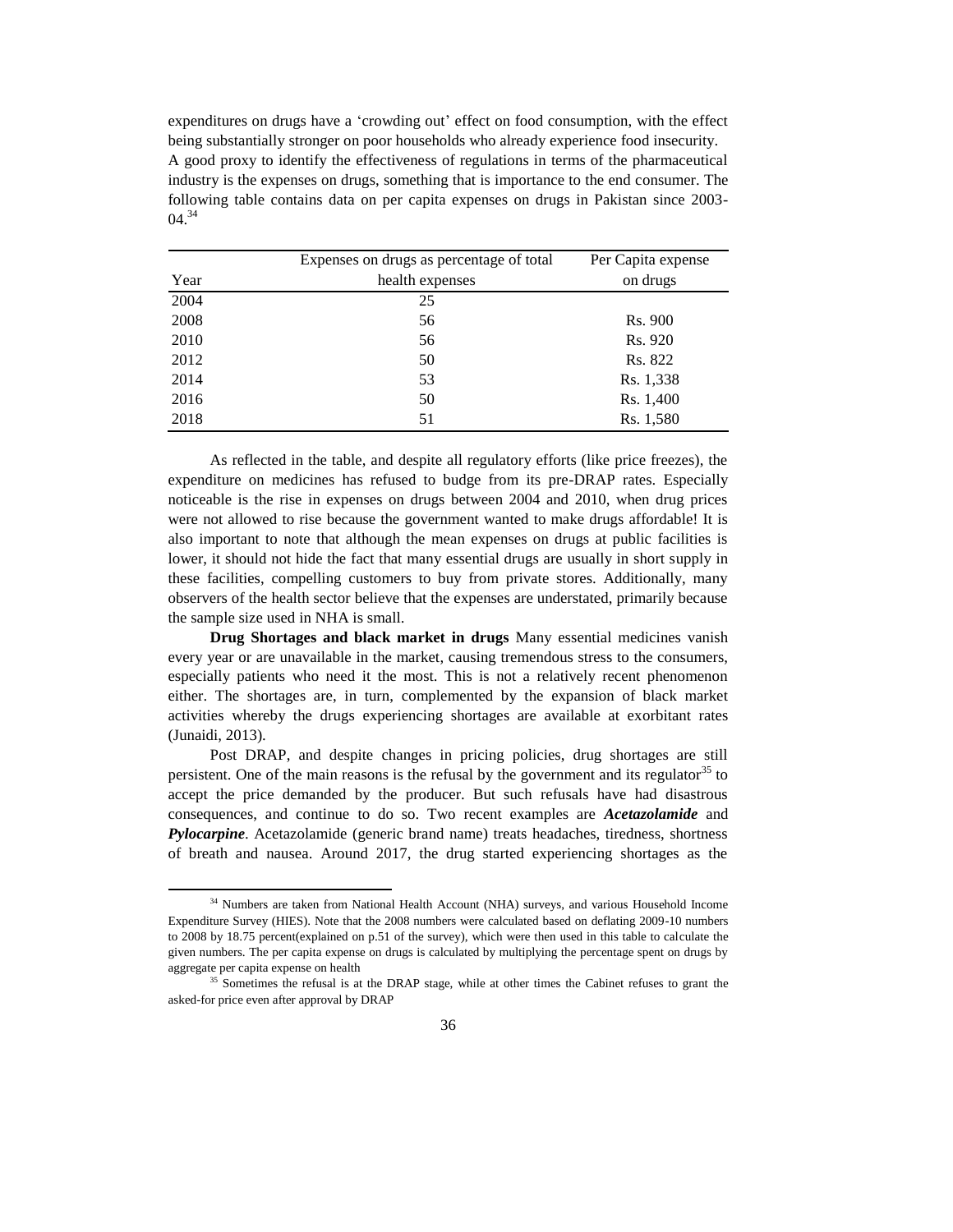manufacturer refused to produce at officially determined rates of Rs. 60 per pack. As shortages became pronounced, the drug completely vanished off the shelves, only to be found in the black market at an astronomical rate of around Rs. 3,000 per pack (both the short domestically produced pack or the imported ones). Only recently did the government agreed to revise the prices upward to Rs. 200 per pack. As a result, the shortage has been ameliorated to a large extent.

But within these three years or so, millions of rupees would have flown out of the users' pockets in buying this drug from the black market. The same millions could have been saved if the government had the foresight to increase the price in 2017, which would have prevented the occurrence of this adverse event.

Something similar is now occurring in the case of **Pylocarpine** (generic brand name), used in treating dry mouth caused by radiotherapy in patients suffering from head and neck cancer, and Sjogren's syndrome (a condition affecting the immune system). Thus, the issue of persistent drug shortages continues unabated, which clearly is a loss for the consumer (and failure of the government and its regulator). Interestingly, the government recently admitted in the Parliament that price increases in drugs were necessary to curtail black marketing and shortages<sup>36</sup>. This was only after public complaints against shortage of certain drugs assumed a wide proportion. Yet, we still find governments reluctant to increase drug prices when asked by firms.

Drugs that become short in the market or are not available then become available in the black market. There is no concise estimate of the Pakistan's black market size in drugs, but it is well know that it tends to expand as needed drugs become short. The consumer ends up paying an astronomical amount, besides getting drugs that are of questionable quality. Since the availability of critical medicines in public and private health facilities is at best 20 and 40 percent respectively, it's not difficult to guess that many of the non-available drugs are found in the black market.

**Reactive rather than pro-active approach**—This aspect was discussed above in terms of regulations. But it is equally valid in ensuring availability of much-needed medicines, an aspect in which DRAP has proven ineffective. As COVID-19 struck the world and the globe scurried for a vaccine, Pakistani's found out the grim reality that vaccines are not manufactured in Pakistan, and neither is there any research on them. This is despite billions of rupees collected from the pharmaceutical industry every year in the name of research (CRF, discussed above) $37$ . Any active regulator should have taken care of this even before this pandemic.

Another example comes in the form of domestic non-production of drugs that can cure *cutaneous leishmaniasis*, a dangerous skin disease that has persistently plagued Pakistan, especially its rural areas (MSF, 2018). Yet there has neither been any incentive nor any coordination with the industry from the regulator for producing this drug domestically. As a result, it's found in black at an exorbitant price, and even then its quality is questionable in many instances.

Before DRAP, a third of medicines were imported, as reported by many studies like Baber et al. (2011), this was when the exchange rate was Rs. 98 to a dollar. The situation is still the same in terms of the proportion of the medicines imported, but the exchange rate now hovers around Rs 150 per dollar, meaning that there's now a bigger drain on domestic consumer's resources. This failure has been a continuing trend since decades.

 $\overline{a}$ 

<sup>36</sup> 'Minister explains why prices of medicines increased'

<sup>37</sup> 'Economics of Vaccines'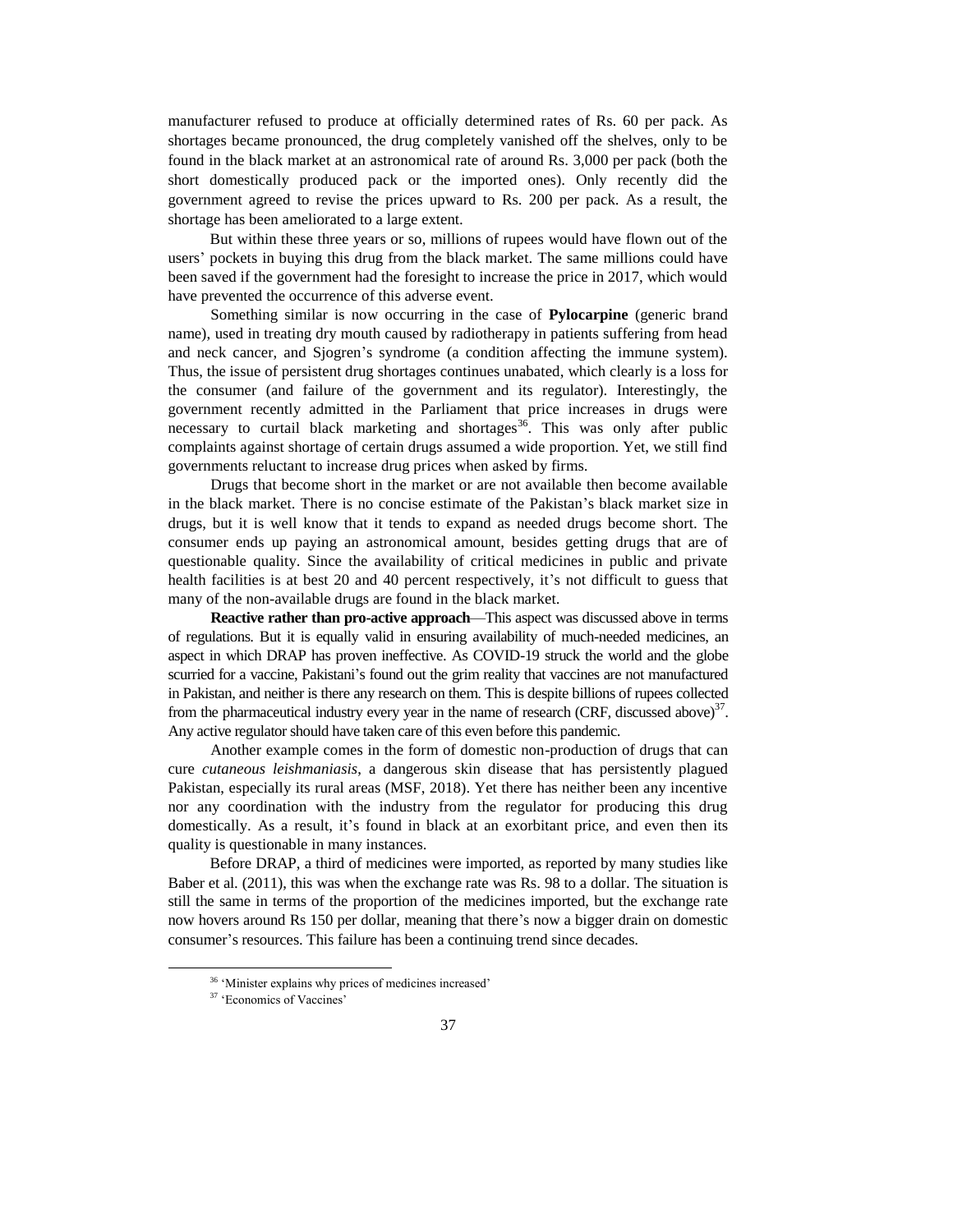**Pharmacovigilance and pharmacy practices—**Another major quality related issue in the context of consumer's well-being occurs in drug dispensing practices at retail and health facility levels. Traditionally, Pakistan has always experienced significant quality gaps in terms of retail outlets supplying drugs due to the unavailability or absence of qualified pharmacists. The government- led efforts that came up with policies like National Good Pharmacy Practice Guidelines in 2011 remained un-implemented. Similarly, the lack of effective regulations at the public and private sector health facilities has meant that the dispensing quality healthcare aspect remains unfulfilled. Hafeez etal. (2004) found that in public sector facilities, cooling equipment was working in only 60 percent facilities while temperature control was present in only 24 percent. Even more damning was the fact that the manual for procedures was available in only five percent of these facilities, with most of the staff unaware of healthy dispensing practices. There was minimal restriction in terms of dispensing Over-the-Counter (OTC) medicines at community pharmacies.

Almost a decade after this research, Zaidi and Nishtar (2011) and Zaidi et al. (2013) found a similar state of affairs. In the approximately 80,000 drug stores in the country, the majority did not have a pharmacist, with shopkeepers acting as one. Only 0.06 pharmacists were available per 10,000 people, while the standard recommended ratio is five pharmacists per 10,000 people. In terms of traditional medicines (ayurvedic, homeo, Unani, etc.), more than estimated 130,000 practitioners largely remain unregulated. This weakness to properly regulate dispensation of drugs has resulted in excessive use of medicines, with self-prescription and over-prescription among consumers common in Pakistan.

A further decade after the above findings, the situation has not improved much. Hussain and Hassali (2019) assessed the overall system and the new Pharmacovigilance policy in Pakistan, concluding that the whole system needed a major revamp. Hashmi et.al (2020) assessed physicians in terms of reporting Adverse Drug Reaction (ADR), an essential part of pharmacovigilance. They found that majority of them were unaware of the requirements of proper ADR. Atif and Malik (2020) found that the community pharmacists, besides being low in number relative to demands of services, were poorly trained to meet the Covid related challenges. A recent report<sup>38</sup> on safe dispensing practices in Pakistan came up with a startling revelation that approximately 95 percent of the pharmacies in Pakistan are run without a pharmacist, thus putting a large question mark around which drugs are dispensed.

# **2.10. THE AGGREGATE SUM**

In 2001, a new National Health Policy (NHP) was launched with much fanfare. Among other things, it envisaged:

*'improving the performance of the drug sector and to ensure the availability, affordability and quality of drugs. In realising these objectives, it has been planned to encourage drug manufacturers through maximum market competition, to manufacture imported drugs within the country, and to increase the investments in the pharmaceutical sector. The document also intends to strengthen the capacity of the Drug Control Organisation in market surveillance and quality control'*.

<sup>38</sup> '95 percent pharmacies in Pakistan are run without a pharmacist'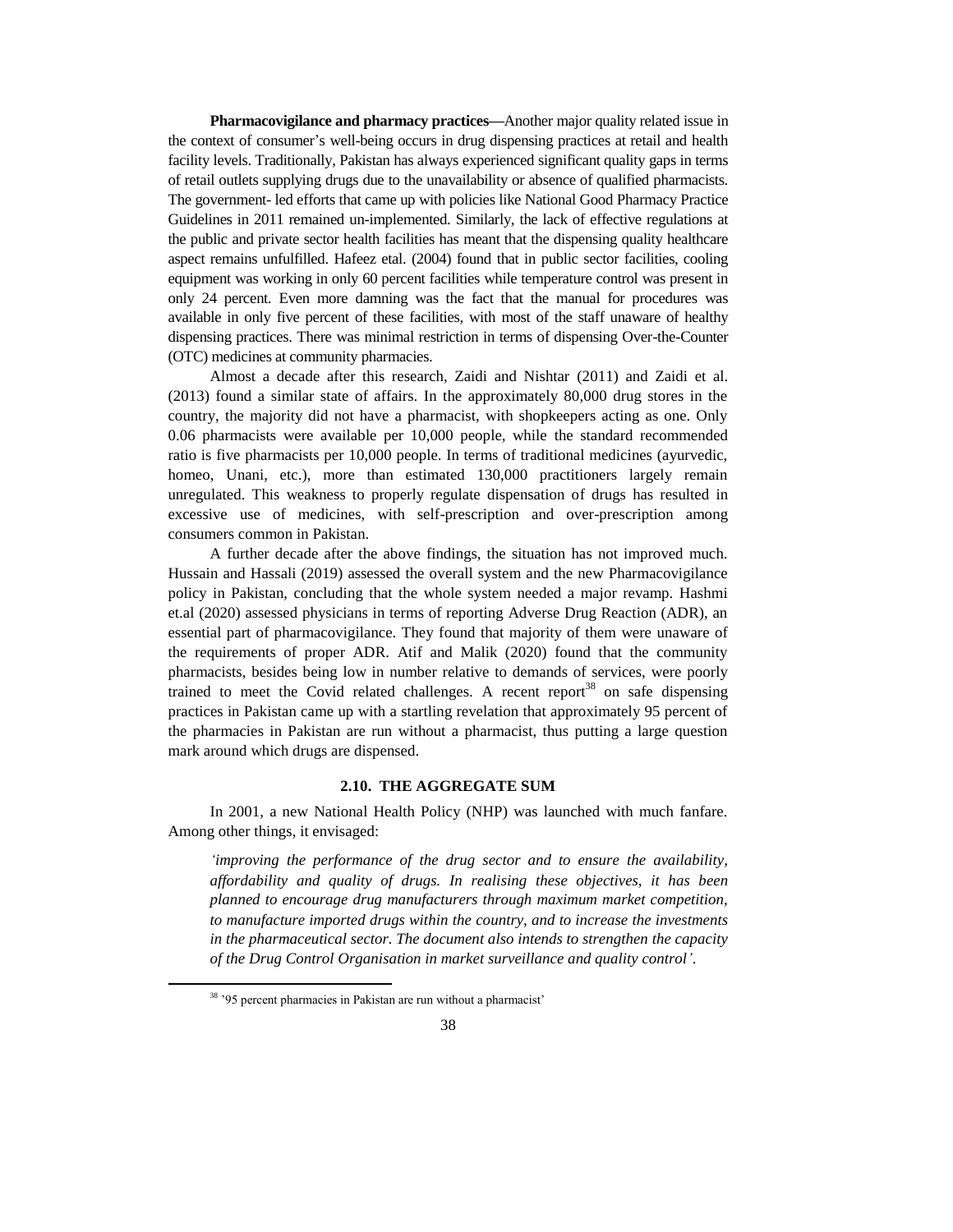None of the above stated goals, however, were achieved! DRAPs founding as an autonomous body has not altered the state of affairs by much either. In 2017, Dr. Sania Nishtar, who now heads the country's Social Safety Net efforts and is one of the leading experts on the health sector, stated that there was no difference between DRAP and its predecessor.<sup>39</sup>

Given that the performance of DRAP as a regulator is under consideration, it's always a feasible idea to compare a regulator's performance with its predecessor. In Pakistan's case, we have the Drug Control Organisation (DCO) as the pre-DRAP authority, established in 1976 and working under the Ministry of Health (MOH), just like DRAP. The following table briefly analyses the issues and the situation existing pre and post-DRAP.

# Table 1

*A comparison of Pre and post-DRAP policies*

| Category                                   | DCO                                                                                                                                                                                                                                                                                                                                         | DRAP                                                                                                                                                                                                                                                                                                                                                                                                                                                                                                                                                                                                                                                                     |  |
|--------------------------------------------|---------------------------------------------------------------------------------------------------------------------------------------------------------------------------------------------------------------------------------------------------------------------------------------------------------------------------------------------|--------------------------------------------------------------------------------------------------------------------------------------------------------------------------------------------------------------------------------------------------------------------------------------------------------------------------------------------------------------------------------------------------------------------------------------------------------------------------------------------------------------------------------------------------------------------------------------------------------------------------------------------------------------------------|--|
| Autonomy                                   | DCO was under the control of the<br>now-defunct National Health Ministry.<br>Typical bureaucratic<br>manner<br>of<br>operations, with every aspect of<br>operations needing approval from the<br>federal government                                                                                                                         | Comparatively greater autonomy in its functions, but<br>still largely under the federal government's control<br>under the National Health Services, Regulations and<br>Coordination Division (NHSRC). Major decisions are<br>put up for approval to policy board, made up of federal<br>secretaries and provincial representatives.                                                                                                                                                                                                                                                                                                                                      |  |
| <b>Quality</b><br>of<br>drug<br>dispensing | Both at retail outlets and in health<br>facilities.<br>shortage<br>of<br>trained<br>pharmacists and trained staff with<br>adequate knowledge of drugs and<br>dispensing has been a recurring<br>problem for long. Policies were<br>brought up (like National Good<br>Pharmacy Practice Guidelines in<br>2011) but rarely implemented.       | The void that existed formerly continues on even today.<br>Ensuring quality dispensing remains a dream as<br>significant voids still need to be filled with policy<br>implementation. Despite efforts of both the federal and<br>provincial regulators, the presence of qualified<br>pharmacists and required equipment (like cooling<br>arrangements) are still a major issue.                                                                                                                                                                                                                                                                                          |  |
| Infrastructure                             | Poor infrastructure, both in terms of<br>R&D and provision of services that<br>could not only provide good quality<br>services to consumers but also support<br>industry's efforts. Hardly three major<br>DTL labs were operative in Pakistan,<br>none qualifying either the WHO<br>standard or the USFDA standard.<br>There was no BE lab. | Comparatively better performance under DRAP, as now<br>there are 12 DTLs across the country. However, only<br>one of them is WHO certified, while none of them is<br>USFDA certified. Only 2 BE labs at the moment.                                                                                                                                                                                                                                                                                                                                                                                                                                                      |  |
| Pricing of drugs                           | Mixed performance. Before 2001,<br>room allowed for price increases,<br>although by not a lot. But after<br>2001, 'price freeze' policy was<br>implemented that continued till<br>2013, disallowing any increase in<br>drug prices.                                                                                                         | After DRAP's founding, there was a push to end the<br>'price freeze' policy given its adverse nature and<br>outcomes. In 2015, there was a new pricing policy.<br>However, the government refused to honor its<br>commitment several times as per the policy, leading the<br>pharmaceutical companies to litigate. After SCs<br>intervention, there was another policy in 2018. But<br>issues in pricing persist, as drug pricing is still primarily<br>a political issue (requiring Cabinet's nod) rather than<br>one decided by supply and demand.                                                                                                                     |  |
| Market Imperfections                       | Failure to resolve issues like<br>significant price dispersions of a<br>drug with the same molecules,<br>mislabeled drugs and deceptive<br>marketing techniques. The black<br>market in drugs was operating since<br>long, but the regulator could not do<br>much about it. Various taxes and<br>charges on the pharmaceutical<br>company.  | $\triangleright$ Market imperfections persist. Price dispersions,<br>which can be termed as price differentiation, is<br>quiet prevalent in the market<br>$\triangleright$ Misleading advertising and misleading branding of<br>medicines are still an issue<br>$\triangleright$ 'Polypharmacy' practices, whereby a prescription<br>made of a combination of four drugs is prescribed<br>to patients, is prevalent, especially in major urban<br>centres like Karachi and Lahore<br>$\triangleright$ Collusion between drug companies and medical<br>practitioners is still poorly understood and regulated<br>$\triangleright$ Black market in drugs is still thriving |  |

 Taxation and various charges are still an issue for the industry and the market

<sup>39</sup> 'Pakistani drug regulatory body a complete failure'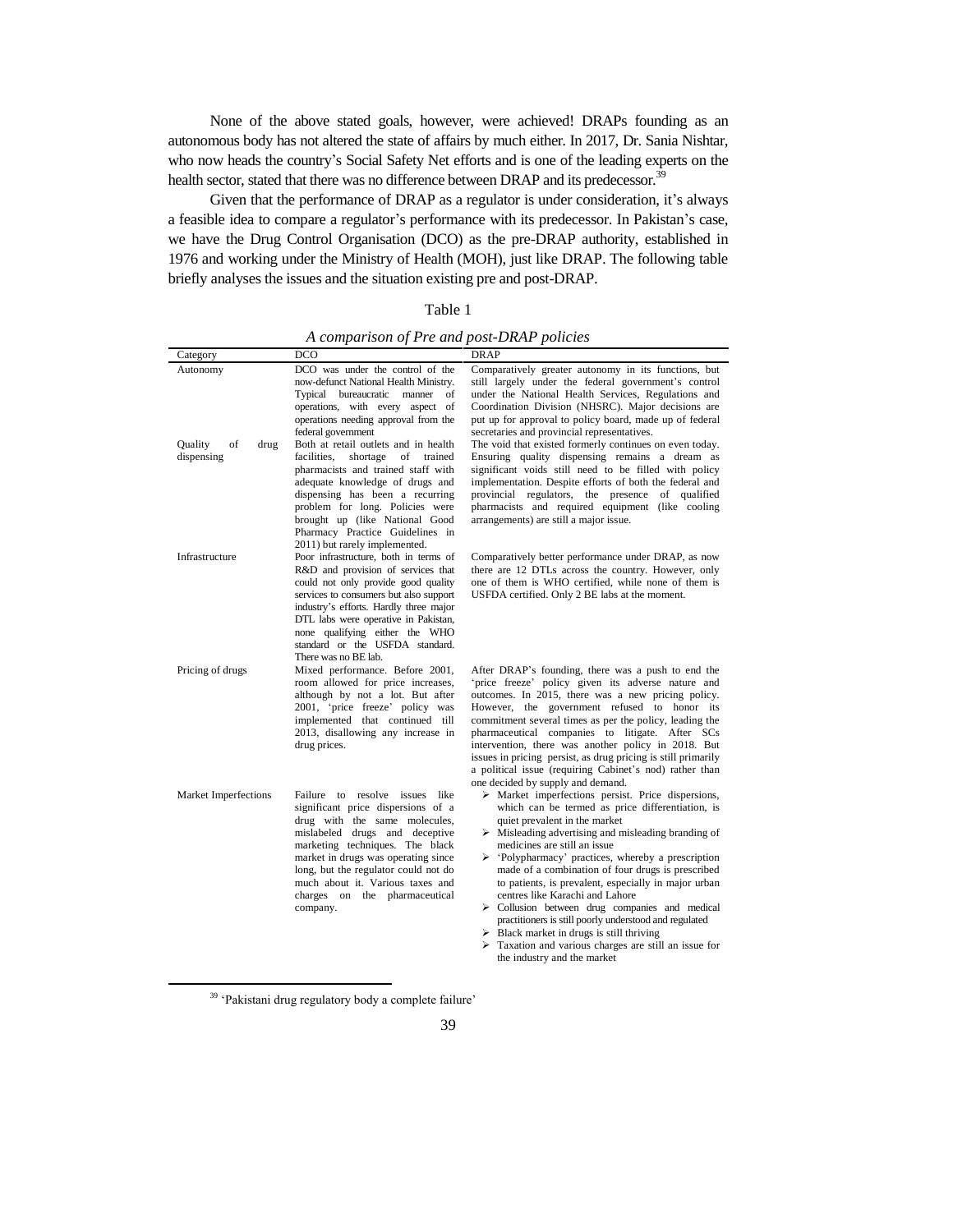| information available to the public<br>regarding its operations and the<br>logic underlying regulations. Public<br>would usually learn through WHO<br>similar reports about its<br><b>or</b>                                                                | majority of the decisions, notifications and actions<br>are present on DRAP website<br>$\triangleright$ But some aspects still remain off-limits and DRAP                                                                                                                                                                                                                              |
|-------------------------------------------------------------------------------------------------------------------------------------------------------------------------------------------------------------------------------------------------------------|----------------------------------------------------------------------------------------------------------------------------------------------------------------------------------------------------------------------------------------------------------------------------------------------------------------------------------------------------------------------------------------|
|                                                                                                                                                                                                                                                             | officials are unwilling to share information about<br>it with the public. For example, there is no                                                                                                                                                                                                                                                                                     |
| activities.                                                                                                                                                                                                                                                 | information about utilisation figures of CRF<br>money. Similarly, the logic behind short-term<br>policy changes through SROs also non-transparent<br>$\triangleright$ Recent allegations, backed by proof, of DRAP                                                                                                                                                                     |
| Poor record in terms of research.<br>Very little research on industry's                                                                                                                                                                                     | record being disposed off to hide certain aspects.<br>This led to the removal of DRAP CEO<br>No research reports or research effort aimed at<br>≻<br>addressing the critical, recurring issues<br>Despite the addition of more departments<br>≻                                                                                                                                        |
| smooth functioning of the market,<br>and research into drugs. Only 3<br>DTLs that were of average quality<br>that could not indulge in quality<br>research.                                                                                                 | compared to the previous regulator, there is no<br>dedicated research wing in DRAP to analyse<br>critical issues plaguing the pharmaceutical sector<br>No attempt to engage academia in research work<br>≻<br>or build research linkages with relevant domestic<br>and foreign academic institutions                                                                                   |
|                                                                                                                                                                                                                                                             | No effort at regular tracking of expenditures on drugs<br>≻<br>$\triangleright$ Refusal to give any information about where<br>billions of rupees collected from the industry in<br>the name of CRF was utilised?                                                                                                                                                                      |
| Limited access<br>to information,<br>given to<br>except for the one<br>organisations<br>like<br><b>WHO</b><br><b>or</b>                                                                                                                                     | Much better access to information, with a DRAP<br>website now hosting majority of the DRAP-related<br>information and decisions. Further,                                                                                                                                                                                                                                              |
| produced in legislature. There was<br>no proper website from where one<br>could gauge the developments                                                                                                                                                      | $\triangleright$ Information on every departments under DRAP<br>and its decisions available<br>$\triangleright$ Helped establish a quality control unit in Punjab<br>(PDCU) that publishes updates and newsletters                                                                                                                                                                     |
|                                                                                                                                                                                                                                                             | regarding its quality control initiatives<br>$\triangleright$ Collaborations with external agencies regarding its<br>upgrading and coordination<br>> Requirements regarding various issues, like                                                                                                                                                                                       |
|                                                                                                                                                                                                                                                             | licensing, OTC drug sales requirements, etc. can be<br>found online<br>$\triangleright$ Different tasks made relatively easier. For example,                                                                                                                                                                                                                                           |
| No clear policy on regulating<br>attraction<br>investment<br>through                                                                                                                                                                                        | companies can now apply online for a drug license<br>Same as predecessor's policies. No indication that<br>regulations have enhanced the scope and chances of FDI<br>coming in.                                                                                                                                                                                                        |
| pharmaceutical sector attractive for<br>domestic and foreign buyers                                                                                                                                                                                         | $\triangleright$ No worthwhile FDI; only \$53.2 million in net since<br><b>DRAPs</b> formation<br>$\triangleright$ No figure available on domestic investment                                                                                                                                                                                                                          |
|                                                                                                                                                                                                                                                             | $\triangleright$ No research on issues that hinder chances of<br>domestic and FDI investment in this sector                                                                                                                                                                                                                                                                            |
| No policy or regulatory measures to<br>protect patented drugs and to prevent<br>cheaper copies of such drugs from                                                                                                                                           | Minimal (if any) regulatory mechanism or policy to take<br>care of patented drugs and their IP rights. Generic<br>brands of patented drugs are readily available in the<br>market, while duplicate labeling is still an issue, as well                                                                                                                                                 |
| record was poor. This despite Pakistan<br>being a signee of Trade-Related<br>Aspects of Intellectual Property Rights                                                                                                                                        | as 'misbranded drugs'. No policy is in the offing to<br>enforce TRIPS-like mechanism, which is extremely<br>important for attracting investment.                                                                                                                                                                                                                                       |
| Little information was available in<br>terms of regulations/ steps that<br>could increase consumer welfare.<br>What we do know is that consumers<br>found it hard in lieu of recurring<br>drug shortages, increasing OOP<br>expenses and facing low-quality | Some steps, like more access to information and<br>increase in the rate of testing drugs, aimed at enhancing<br>quality and consumer protection. But vexing challenges<br>like persistent shortages of medicines and drug quality<br>still persist. OOP increased over time, and critical drugs<br>suffering from shortage are often found in the black<br>market at exorbitant prices |
|                                                                                                                                                                                                                                                             | issues<br>confronting<br>problems,<br>regulations that could make the<br>being sold in the market. The overall<br>(TRIPS) in 1995<br>services in terms of drug dispensing<br>and quality healthcare in public plus<br>private facilities.                                                                                                                                              |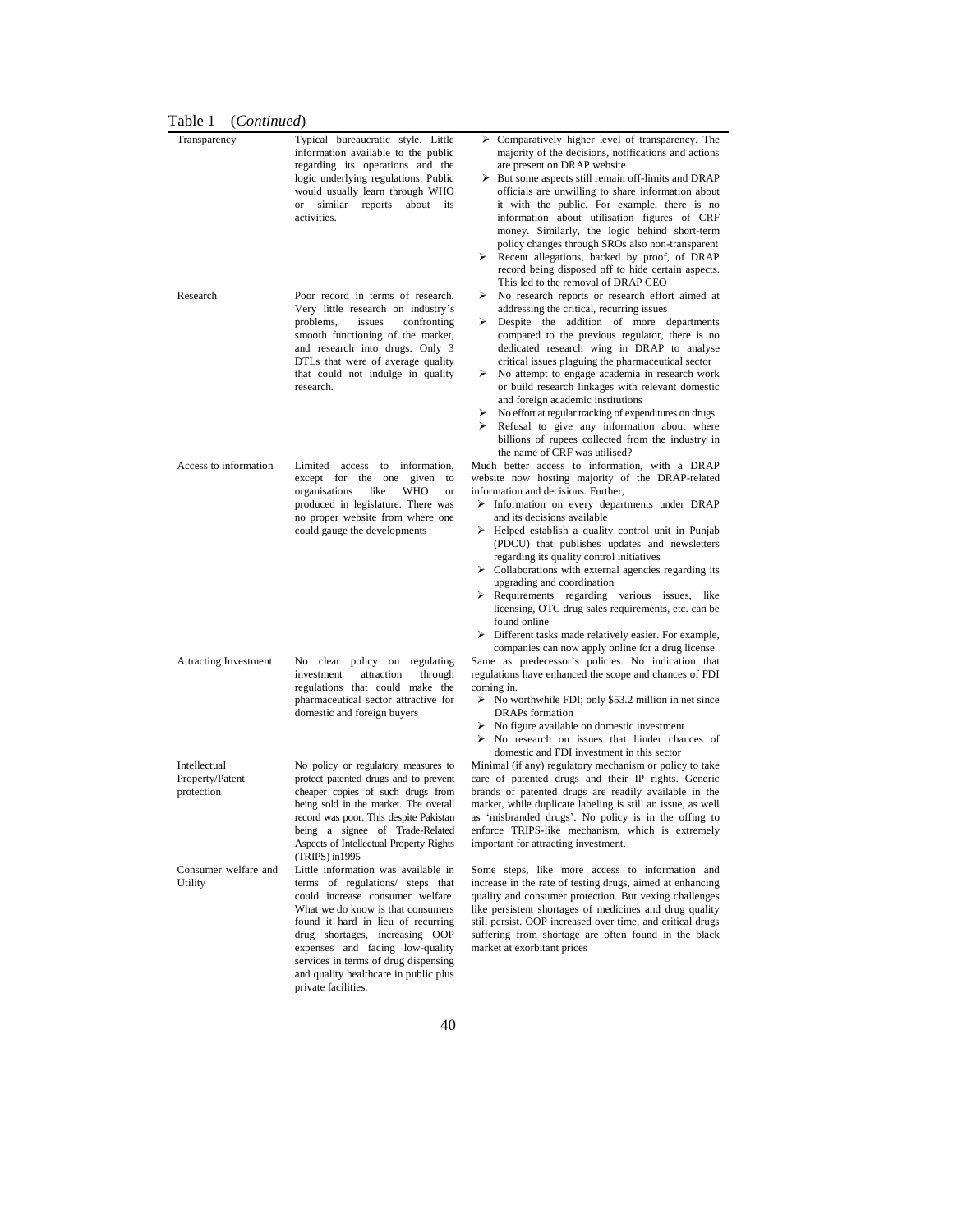In lieu of the above, it is sufficient to state that there is tremendous room for improvement as far as DRAPs performance is concerned. In post-Covid-19 world, the experience of the vagaries unleashed by the pandemic should alert policymakers to the reality that the required improvement needs to be achieved quickly. Otherwise, the state of affairs will remain the same.

#### **REFERENCES**

'89 medicines banned'. *DAWN*, 9<sup>th</sup> March 2017

- '95 percent pharmacies in Pakistan are run without a pharmacist'. *Gulf News*, 5<sup>th</sup> May 2019
- Ali, Tahir & Anum, Mujeeb (2020). *Role of external factors on export potential of Pakistan pharmaceutical.* Karachi University Business School.
- Amin, Fatima Mahmood, Khwaja Tahir Tahir, & Minaa Ul Haq, Ikram (2011). Pharmacovigilance—Need for best patient care in Pakistan: A review. *Journal of Pharmaceutical Science and Research.*
- Atif, Muhammad & Malik, Iram (2020). COVID-19 and community pharmacy services in Pakistan: Challenges, barriers and solution for progress. *Journal of Pharmaceutical Policy and Practice Research.*
- Baber, Zaheeruddin Hassali, & Mohammad Ibrahim, Mohammaed (2011). Pharmaceutical industry, innovation and challenges for public health: Case studies from Malaysia and Pakistan. *Journal of Pharmaceutical Health Services and Research.*
- Baber, Zaheeruddin Hussain, & Azhar Mohammaed, Ibrahim (2011). Compliance with legal requirements at community pharmacies: A cross sectional study from Pakistan. *International Journal of Pharmacy Practice.*
- Babar, Ayesha, Khan, Babar, [Godman, Brian,](https://strathprints.strath.ac.uk/view/author/921341.html) Hussain, Shahzad, Mahmood, Sidra, & Aqeel, Tahir [\(2016\)](https://strathprints.strath.ac.uk/view/year/2016.html). Assessment of active pharmaceutical ingredients in drug registration procedures in Pakistan: implications for the future. *[Generics and](https://strathprints.strath.ac.uk/view/publications/Generics_and_Biosimilars_Initiative_journal.html)  [Biosimilars Initiative journal](https://strathprints.strath.ac.uk/view/publications/Generics_and_Biosimilars_Initiative_journal.html)*, *5*(4), 156–163.
- Bigdeli M, Rashidian, A., & Stephens, P. N. (2017). Essential medicines for universal health coverage. *Lancet*, 403–76.
- Bringing hope to sufferers of a neglected disease (2018). *Medicines Sans Frontier (MSF).*
- Dattaa, Biplab K., Husain, Muhammad J., & Fatehin, Sohani (2020). The crowding out effect of out-of-pocket medication expenses of two major non-communicable diseases in Pakistan. *International Health, 12*(1).
- Hafeez, A., Kiani, A. G., Din, S., & Muhammad, W. (2004). Prescription and dispensing practices in public sector health facilities in Pakistan: Survey report. *Journal of Pakistan Medical Association.*
- Hasan, Khaqan S. (2012). Prospects of drug bioequivalence studies in Pakistan. *Journal of the Dow University Health Sciences.*
- Hashmi, Furqan, Hussain, Rabia Rehman, & Anees Ur (2020). Physicians understanding and practices of pharmacovigilance: Qualitative experience from a lower middleincome country. *Journal of Pharmaceutical Policy and Practice.*